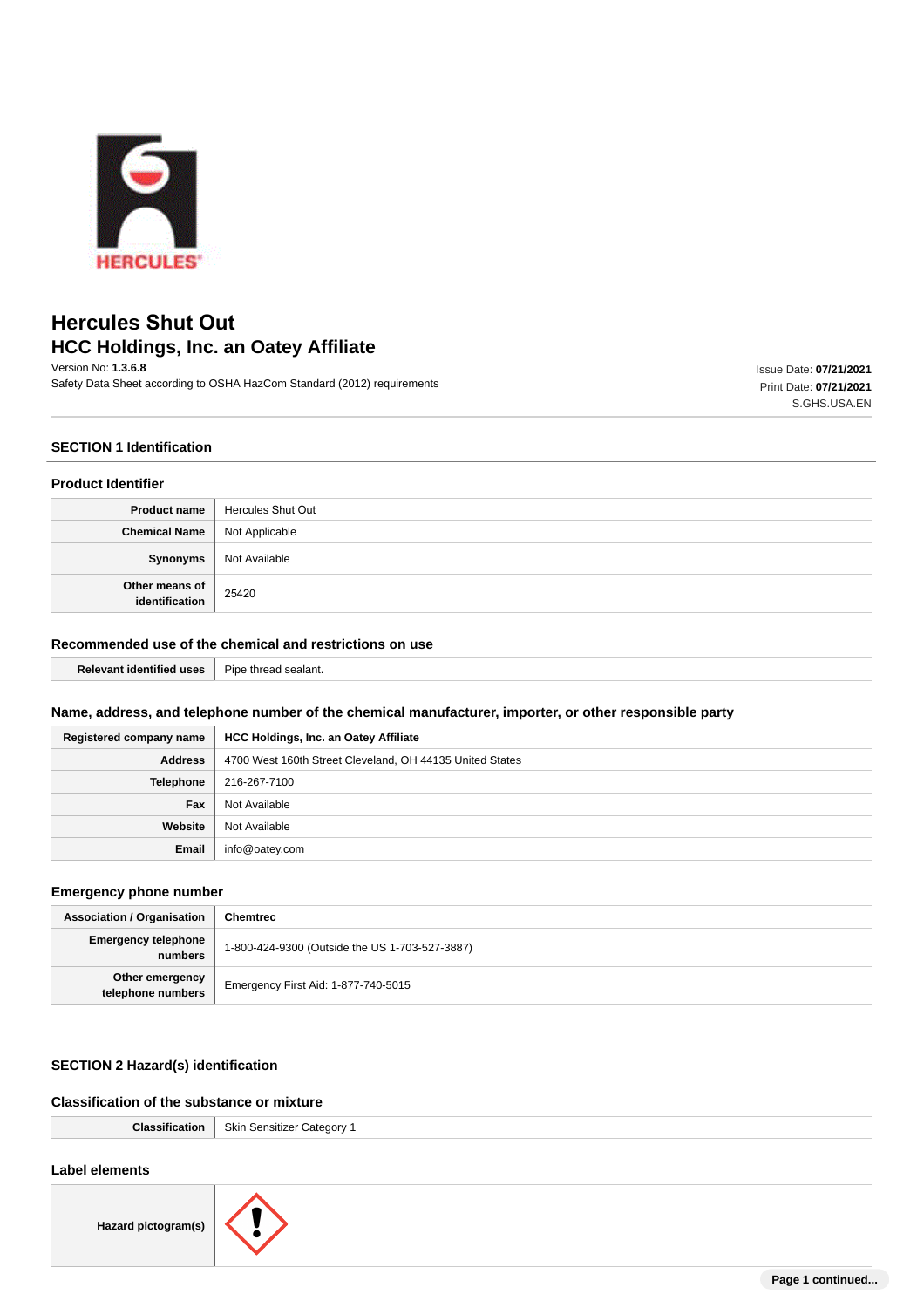| Signal word | Warning |
|-------------|---------|
|-------------|---------|

# **Hazard statement(s)**

May cause an allergic skin reaction.

#### **Hazard(s) not otherwise classified**

Not Applicable

#### **Precautionary statement(s) Prevention**

| Wear protective gloves.                                              |
|----------------------------------------------------------------------|
| Avoid breathing mist/vapours/spray.                                  |
| Contaminated work clothing must not be allowed out of the workplace. |

#### **Precautionary statement(s) Response**

| Wash contaminated clothing before reuse.                         |
|------------------------------------------------------------------|
| If on skin: Wash with plenty of water and soap.                  |
| If skin irritation or rash occurs: Get medical advice/attention. |

#### **Precautionary statement(s) Storage**

Not Applicable

### **Precautionary statement(s) Disposal**

Dispose of contents/container to authorised hazardous or special waste collection point in accordance with any local regulation.

#### **SECTION 3 Composition / information on ingredients**

#### **Substances**

See section below for composition of Mixtures

#### **Mixtures**

| <b>CAS No</b> | %[weight] | Name                                                   |
|---------------|-----------|--------------------------------------------------------|
| 1317-65-3*    | 45-70     | calcium carbonate                                      |
| 64741-88-4.   | $15 - 40$ | paraffinic distillate, heavy, solvent-refined (severe) |
| 1332-58-7*    | $7 - 13$  | Kaolin                                                 |
| 8002-50-4     | 2.24      | fish oil                                               |
| 14808-60-7*   | $2$       | silica crystalline - quartz                            |
| 64742-88-7    | $0.1 - 1$ | solvent naphtha petroleum, medium aliphatic.           |
| 12001-26-2*   | $0.1 - 1$ | Mica                                                   |
| 13463-67-7*   | $0.1 - 1$ | Titanium dioxide                                       |
| 67-56-1       | $0.1 - 1$ | methanol                                               |
| 14464-46-1    | $0.1 - 1$ | cristobalite                                           |

#### **SECTION 4 First-aid measures**

#### **Description of first aid measures**

| <b>Eye Contact</b>  | If this product comes in contact with eyes:<br>▶ Wash out immediately with water.<br>If irritation continues, seek medical attention.<br>▶ Removal of contact lenses after an eye injury should only be undertaken by skilled personnel. |
|---------------------|------------------------------------------------------------------------------------------------------------------------------------------------------------------------------------------------------------------------------------------|
| <b>Skin Contact</b> | If skin contact occurs:<br>Immediately remove all contaminated clothing, including footwear.<br>Flush skin and hair with running water (and soap if available).<br>▶ Seek medical attention in event of irritation.                      |
| <b>Inhalation</b>   | If fumes, aerosols or combustion products are inhaled remove from contaminated area.<br>* Other measures are usually unnecessary.                                                                                                        |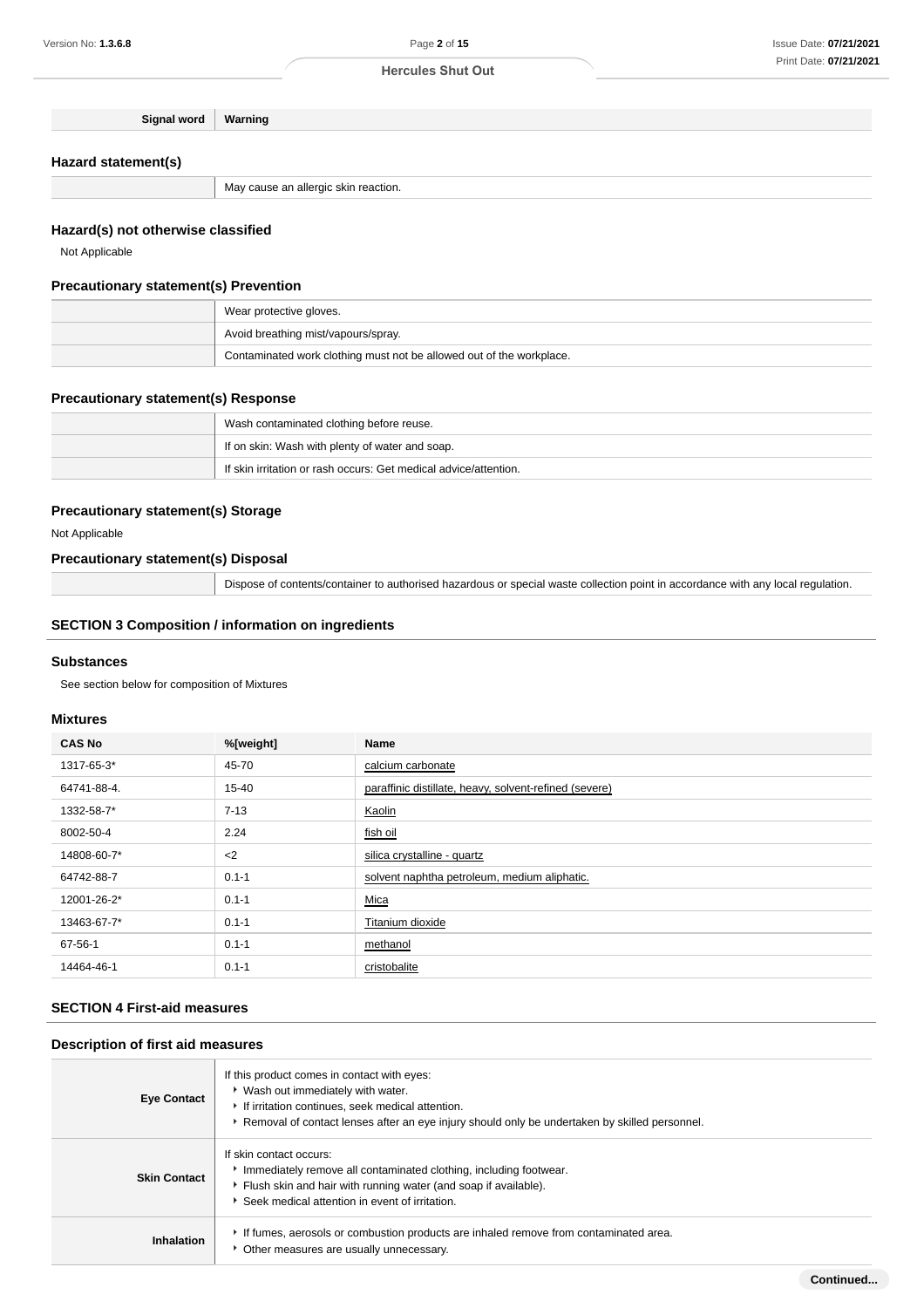**Continued...**

#### **Hercules Shut Out**

**Ingestion I** Immediately give a glass of water.

First aid is not generally required. If in doubt, contact a Poisons Information Centre or a doctor.

#### **Most important symptoms and effects, both acute and delayed**

See Section 11

#### **Indication of any immediate medical attention and special treatment needed**

Treat symptomatically.

#### **SECTION 5 Fire-fighting measures**

#### **Extinguishing media**

- Foam.
- Dry chemical powder.
- **BCF** (where regulations permit).
- Carbon dioxide.
- Water spray or fog Large fires only.

#### **Special hazards arising from the substrate or mixture**

| <b>Fire Incompatibility</b> | Avoid contamination with oxidising agents i.e. nitrates, oxidising acids, chlorine bleaches, pool chlorine etc. as ignition may |
|-----------------------------|---------------------------------------------------------------------------------------------------------------------------------|
|                             | result                                                                                                                          |

#### **Special protective equipment and precautions for fire-fighters**

| <b>Fire Fighting</b>         | Alert Fire Department and tell them location and nature of hazard.<br>• Wear breathing apparatus plus protective gloves.<br>▶ Prevent, by any means available, spillage from entering drains or water courses.<br>Use water delivered as a fine spray to control fire and cool adjacent area.<br>DO NOT approach containers suspected to be hot.<br>Cool fire exposed containers with water spray from a protected location.<br>If safe to do so, remove containers from path of fire.<br>Equipment should be thoroughly decontaminated after use. |
|------------------------------|----------------------------------------------------------------------------------------------------------------------------------------------------------------------------------------------------------------------------------------------------------------------------------------------------------------------------------------------------------------------------------------------------------------------------------------------------------------------------------------------------------------------------------------------------|
| <b>Fire/Explosion Hazard</b> | Combustion products include:<br>carbon monoxide (CO)<br>carbon dioxide (CO2)<br>other pyrolysis products typical of burning organic material.<br>May emit poisonous fumes.<br>May emit corrosive fumes.<br><b>CARE:</b> Water in contact with hot liquid may cause foaming and a steam explosion with wide scattering of hot oil and possible<br>severe burns. Foaming may cause overflow of containers and may result in possible fire.                                                                                                           |

#### **SECTION 6 Accidental release measures**

#### **Personal precautions, protective equipment and emergency procedures**

See section 8

#### **Environmental precautions**

See section 12

#### **Methods and material for containment and cleaning up**

| <b>Minor Spills</b> | Slippery when spilt.<br>Clean up all spills immediately.<br>Avoid contact with skin and eyes.<br>▶ Wear impervious gloves and safety goggles.<br>Trowel up/scrape up.<br>Place spilled material in clean, dry, sealed container.<br>Flush spill area with water. |
|---------------------|------------------------------------------------------------------------------------------------------------------------------------------------------------------------------------------------------------------------------------------------------------------|
| <b>Major Spills</b> | Slippery when spilt.<br>Minor hazard.<br>Clear area of personnel.<br>Alert Fire Department and tell them location and nature of hazard.                                                                                                                          |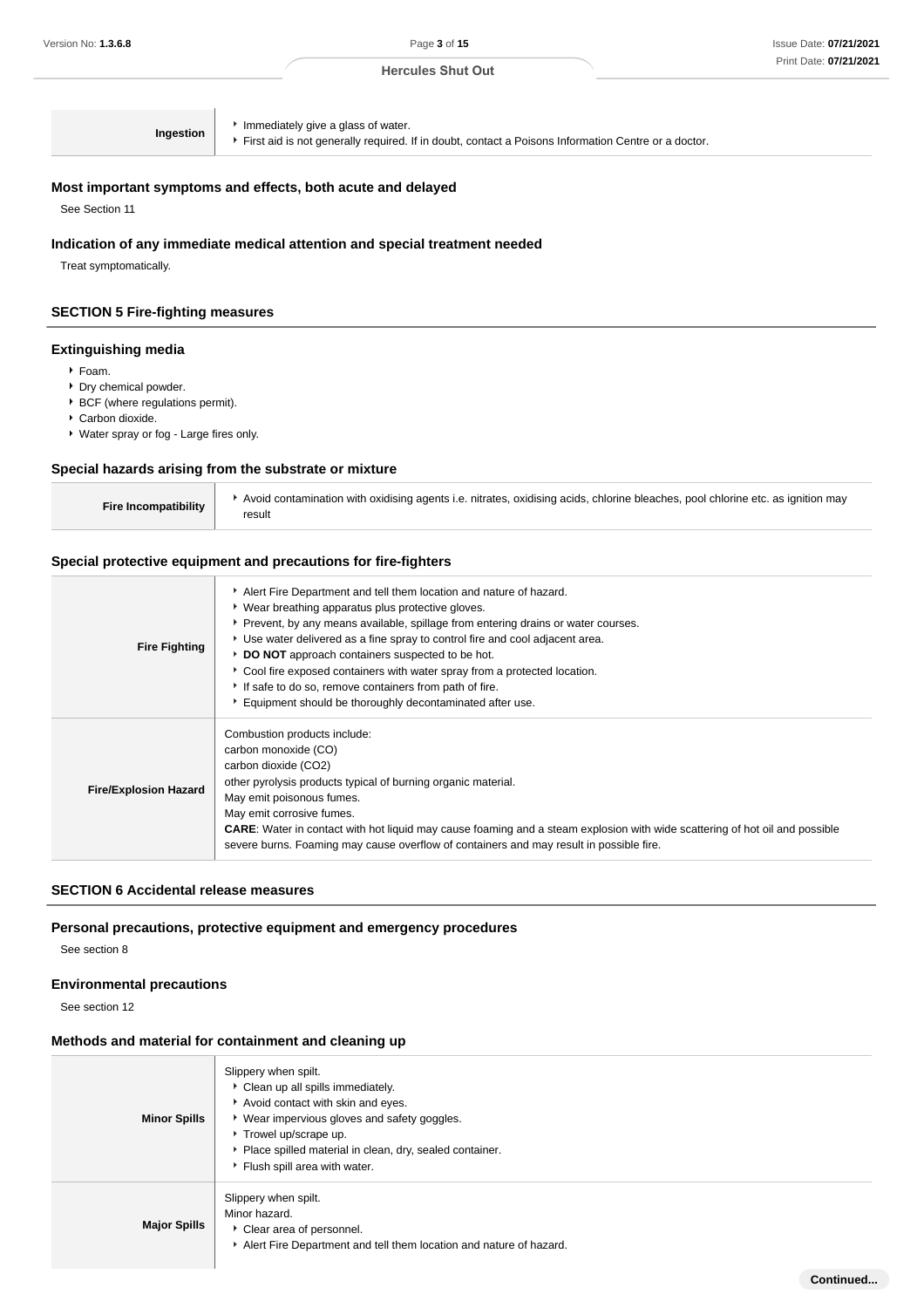| ► Control personal contact with the substance, by using protective equipment as required.                  |
|------------------------------------------------------------------------------------------------------------|
| Prevent spillage from entering drains or water ways.                                                       |
| Contain spill with sand, earth or vermiculite.                                                             |
| • Collect recoverable product into labelled containers for recycling.                                      |
| Absorb remaining product with sand, earth or vermiculite and place in appropriate containers for disposal. |
| * Wash area and prevent runoff into drains or waterways.                                                   |
| If contamination of drains or waterways occurs, advise emergency services.                                 |
|                                                                                                            |

Personal Protective Equipment advice is contained in Section 8 of the SDS.

# **SECTION 7 Handling and storage**

#### **Precautions for safe handling**

| Safe handling     | Avoid all personal contact, including inhalation.<br>▶ Wear protective clothing when risk of exposure occurs.<br>Use in a well-ventilated area.<br>Prevent concentration in hollows and sumps.<br>DO NOT enter confined spaces until atmosphere has been checked.<br>DO NOT allow material to contact humans, exposed food or food utensils.<br>Avoid contact with incompatible materials.<br>▶ When handling, DO NOT eat, drink or smoke.<br>Keep containers securely sealed when not in use.<br>Avoid physical damage to containers.<br>Always wash hands with soap and water after handling.<br>• Work clothes should be laundered separately. Launder contaminated clothing before re-use.<br>Use good occupational work practice.<br>Observe manufacturer's storage and handling recommendations contained within this SDS.<br>Atmosphere should be regularly checked against established exposure standards to ensure safe working conditions are<br>maintained. |
|-------------------|------------------------------------------------------------------------------------------------------------------------------------------------------------------------------------------------------------------------------------------------------------------------------------------------------------------------------------------------------------------------------------------------------------------------------------------------------------------------------------------------------------------------------------------------------------------------------------------------------------------------------------------------------------------------------------------------------------------------------------------------------------------------------------------------------------------------------------------------------------------------------------------------------------------------------------------------------------------------|
| Other information | Store in original containers.<br>Keep containers securely sealed.<br>Store in a cool, dry, well-ventilated area.<br>Store away from incompatible materials and foodstuff containers.<br>Protect containers against physical damage and check regularly for leaks.<br>• Observe manufacturer's storage and handling recommendations contained within this SDS.                                                                                                                                                                                                                                                                                                                                                                                                                                                                                                                                                                                                          |

# **Conditions for safe storage, including any incompatibilities**

| Suitable container      | ▶ Metal can or drum<br>Packaging as recommended by manufacturer.<br>* Check all containers are clearly labelled and free from leaks.                                                                                                                       |
|-------------------------|------------------------------------------------------------------------------------------------------------------------------------------------------------------------------------------------------------------------------------------------------------|
| Storage incompatibility | <b>CARE:</b> Water in contact with heated material may cause foaming or a steam explosion with possible severe burns from wide<br>scattering of hot material. Resultant overflow of containers may result in fire.<br>Avoid reaction with oxidising agents |

# **SECTION 8 Exposure controls / personal protection**

#### **Control parameters**

## **Occupational Exposure Limits (OEL)**

#### **INGREDIENT DATA**

| Source                                                            | Ingredient           | <b>Material name</b>                           | <b>TWA</b>                            | <b>STEL</b>             | Peak                    | <b>Notes</b>  |
|-------------------------------------------------------------------|----------------------|------------------------------------------------|---------------------------------------|-------------------------|-------------------------|---------------|
| <b>US OSHA Permissible</b><br>Exposure Limits (PELs)<br>Table Z-3 | calcium<br>carbonate | Inert or Nuisance<br>Dust: Respirable fraction | $5 \,\mathrm{mq/m}$ $3 / 15$<br>mppcf | Not<br>Available        | <b>Not</b><br>Available | Not Available |
| <b>US OSHA Permissible</b><br>Exposure Limits (PELs)<br>Table Z-3 | calcium<br>carbonate | Inert or Nuisance Dust: Total<br>Dust          | 15 mg/m $3/50$<br>mppcf               | Not<br>Available        | <b>Not</b><br>Available | Not Available |
| <b>US OSHA Permissible</b><br>Exposure Limits (PELs)<br>Table Z-1 | calcium<br>carbonate | Marble-Total dust                              | $15 \text{ mg/m}$                     | <b>Not</b><br>Available | <b>Not</b><br>Available | Not Available |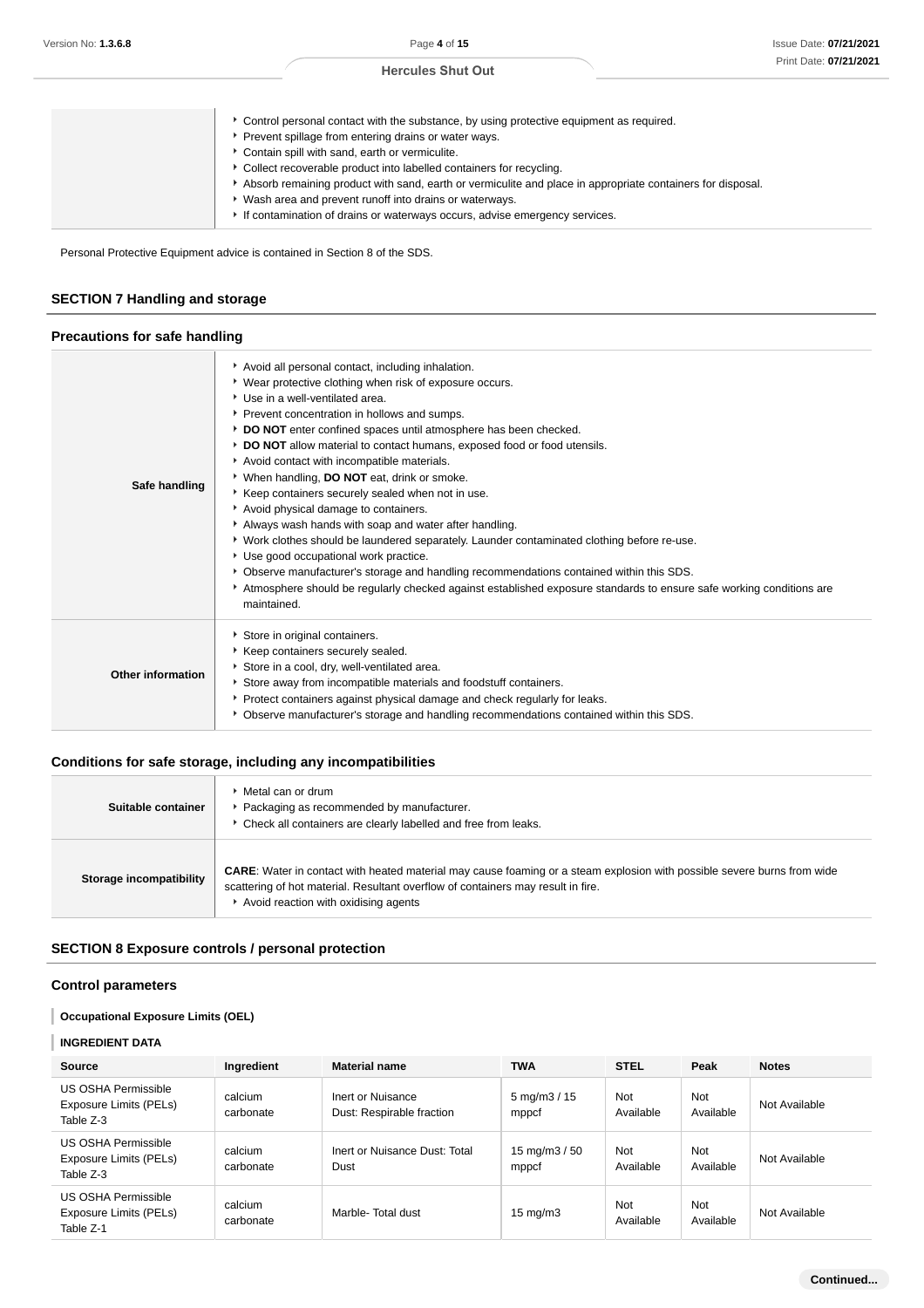| <b>Hercules Shut Out</b> |  |  |
|--------------------------|--|--|
|--------------------------|--|--|

| <b>Source</b>                                                            | Ingredient                                                      | <b>Material name</b><br><b>TWA</b><br><b>STEL</b>                                                                       |                                                                 |                         | Peak                    | <b>Notes</b>       |
|--------------------------------------------------------------------------|-----------------------------------------------------------------|-------------------------------------------------------------------------------------------------------------------------|-----------------------------------------------------------------|-------------------------|-------------------------|--------------------|
| <b>US OSHA Permissible</b><br>Exposure Limits (PELs)<br>Table Z-1        | calcium<br>carbonate                                            | Limestone- Respirable fraction                                                                                          | $5 \text{ mg/m}$                                                | Not<br>Available        | <b>Not</b><br>Available | Not Available      |
| <b>US OSHA Permissible</b><br>Exposure Limits (PELs)<br>Table Z-1        | calcium<br>carbonate                                            | <b>Not</b><br>Not<br>Calcium Carbonate- Total dust<br>$15 \text{ mg/m}$<br>Available<br>Available                       |                                                                 | Not Available           |                         |                    |
| <b>US OSHA Permissible</b><br><b>Exposure Limits (PELs)</b><br>Table Z-1 | calcium<br>carbonate                                            | Not<br>Not<br>Limestone-Total dust<br>$15 \text{ mg/m}$<br>Available                                                    |                                                                 | Available               | Not Available           |                    |
| <b>US OSHA Permissible</b><br><b>Exposure Limits (PELs)</b><br>Table Z-1 | calcium<br>carbonate                                            | Calcium Carbonate- Respirable<br>Not<br>Not<br>$5 \text{ mg/m}$<br>Available<br>fraction                                |                                                                 | Available               | Not Available           |                    |
| <b>US OSHA Permissible</b><br>Exposure Limits (PELs)<br>Table Z-1        | calcium<br>carbonate                                            | Marble- Respirable fraction                                                                                             | $5 \text{ mg/m}$                                                | Not<br>Available        | Not<br>Available        | Not Available      |
| US NIOSH Recommended<br>Exposure Limits (RELs)                           | calcium<br>carbonate                                            | Calcium carbonate - respirable                                                                                          | $5 \text{ mg/m}$                                                | Not<br>Available        | Not<br>Available        | Not Available      |
| US NIOSH Recommended<br>Exposure Limits (RELs)                           | calcium<br>carbonate                                            | Marble - respirable                                                                                                     | $5 \text{ mg/m}$                                                | Not<br>Available        | Not<br>Available        | Not Available      |
| US NIOSH Recommended<br>Exposure Limits (RELs)                           | calcium<br>carbonate                                            | Limestone - respirable                                                                                                  | $5 \text{ mg/m}$                                                | <b>Not</b><br>Available | Not<br>Available        | Not Available      |
| US NIOSH Recommended<br>Exposure Limits (RELs)                           | calcium<br>carbonate                                            | Marble - total                                                                                                          | $10$ mg/m $3$                                                   | Not<br>Available        | Not<br>Available        | Not Available      |
| US NIOSH Recommended<br>Exposure Limits (RELs)                           | calcium<br>carbonate                                            | Limestone - total                                                                                                       | $10 \text{ mg/m}$                                               | <b>Not</b><br>Available | Not<br>Available        | Not Available      |
| US NIOSH Recommended<br>Exposure Limits (RELs)                           | calcium<br>carbonate                                            | <b>Not</b><br>Not<br>Calcium carbonate - total<br>$10 \text{ mg/m}$<br>Available                                        |                                                                 | Available               | Not Available           |                    |
| <b>US OSHA Permissible</b><br><b>Exposure Limits (PELs)</b><br>Table Z-1 | paraffinic<br>distillate, heavy,<br>solvent-refined<br>(severe) | Oil mist, mineral                                                                                                       | Not<br>$5 \text{ mg/m}$<br>Available                            |                         | Not<br>Available        | Not Available      |
| <b>US ACGIH Threshold Limit</b><br>Values (TLV)                          | paraffinic<br>distillate, heavy,<br>solvent-refined<br>(severe) | Mineral oil, excluding metal<br>working fluids - Pure, highly and<br>severely refined (Inhalable<br>particulate matter) | $5 \text{ mg/m}$ 3                                              | Not<br>Available        | Not<br>Available        | A4                 |
| <b>US OSHA Permissible</b><br><b>Exposure Limits (PELs)</b><br>Table Z-3 | Kaolin                                                          | Inert or Nuisance<br>$5 \,\mathrm{mg/m}$ $3 / 15$<br>Not<br>Not<br>Dust: Respirable fraction<br>mppcf<br>Available      |                                                                 | Available               | Not Available           |                    |
| <b>US OSHA Permissible</b><br><b>Exposure Limits (PELs)</b><br>Table Z-3 | Kaolin                                                          | Inert or Nuisance Dust: Total<br>15 mg/m $3/50$<br>Not<br>Not<br>Available<br>Available<br>Dust<br>mppcf                |                                                                 |                         | Not Available           |                    |
| <b>US OSHA Permissible</b><br>Exposure Limits (PELs)<br>Table Z-1        | Kaolin                                                          | Kaolin-Total dust                                                                                                       | $15 \text{ mg/m}$                                               | Not<br>Available        | Not<br>Available        | Not Available      |
| <b>US OSHA Permissible</b><br><b>Exposure Limits (PELs)</b><br>Table Z-1 | Kaolin                                                          | Kaolin-Respirable fraction                                                                                              | $5 \text{ mg/m}$                                                | Not<br>Available        | Not<br>Available        | Not Available      |
| US NIOSH Recommended<br>Exposure Limits (RELs)                           | Kaolin                                                          | Kaolin - respirable                                                                                                     | $5 \text{ mg/m}$                                                | Not<br>Available        | Not<br>Available        | Not Available      |
| US NIOSH Recommended<br>Exposure Limits (RELs)                           | Kaolin                                                          | Kaolin - total                                                                                                          | $10$ mg/m $3$                                                   | Not<br>Available        | Not<br>Available        | Not Available      |
| US ACGIH Threshold Limit<br>Values (TLV)                                 | Kaolin                                                          | Kaolin (Respirable particulate<br>matter)                                                                               | $2$ mg/m $3$                                                    | Not<br>Available        | Not<br>Available        | A4                 |
| <b>US OSHA Permissible</b><br><b>Exposure Limits (PELs)</b><br>Table Z-3 | silica crystalline -<br>quartz                                  | Silica: Crystalline: Quartz<br>(Respirable)                                                                             | 10 (%SiO2+2)<br>mg/m3 / 250<br>$(% ^{*}{\sim}$ SiO2+5)<br>mppcf | Not<br>Available        | Not<br>Available        | Not Available      |
| <b>US NIOSH Recommended</b><br><b>Exposure Limits (RELs)</b>             | silica crystalline -<br>quartz                                  | Silica, crystalline (as respirable<br>dust)                                                                             | $0.05$ mg/m $3$                                                 | Not<br>Available        | Not<br>Available        | Ca; See Appendix A |
| US ACGIH Threshold Limit<br>Values (TLV)                                 | silica crystalline -<br>quartz                                  | Silica, crystalline - $\alpha$ -quartz and<br>cristobalite (Respirable<br>particulate matter)                           | $0.025$ mg/m $3$                                                | Not<br>Available        | Not<br>Available        | A2                 |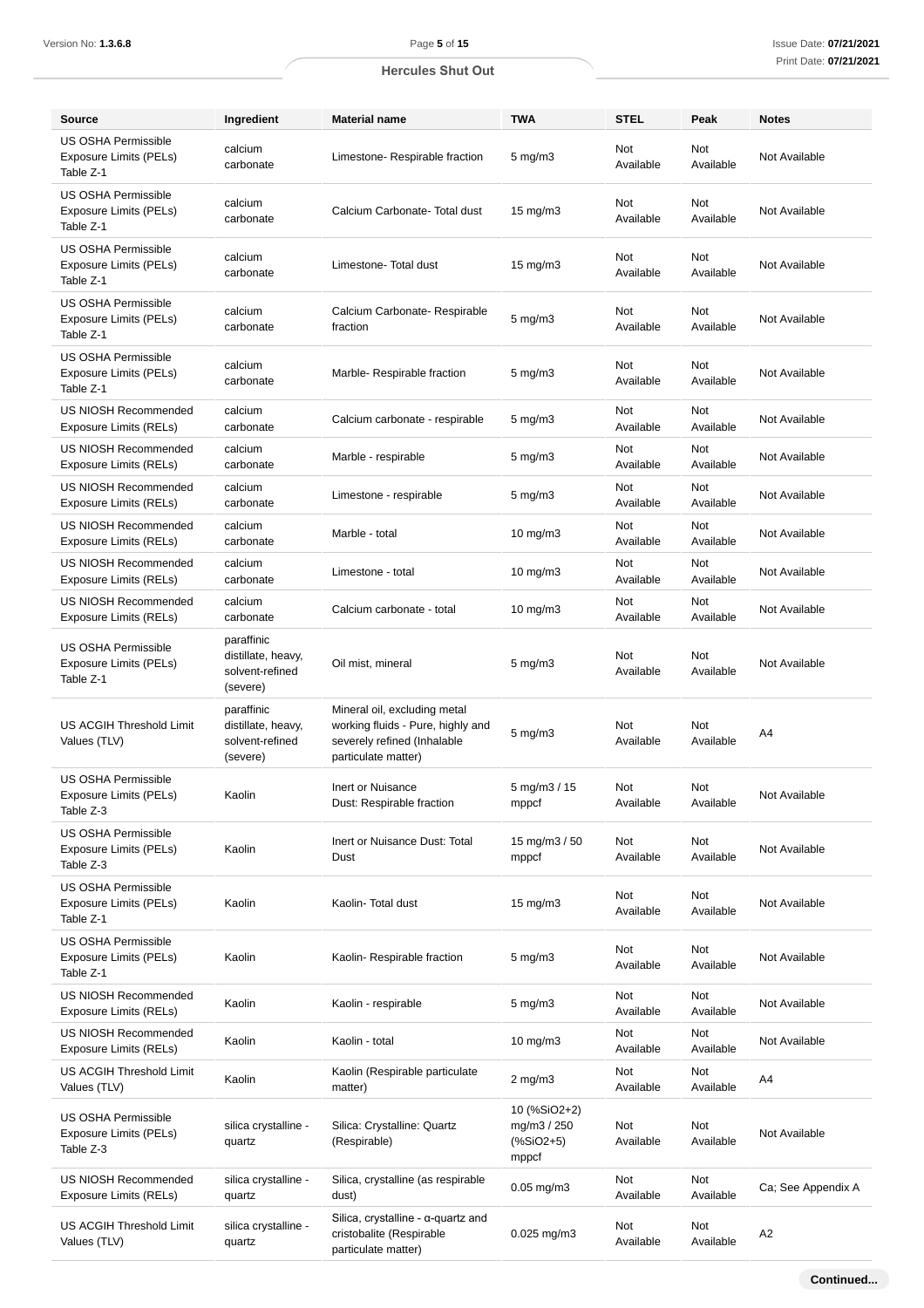| Version No: <b>1.3.6.8</b>                                        |                                                    | Page 6 of 15                                                                                                            |                                                    |                         |                  | Issue Date: 07/21/202                                                                       |  |
|-------------------------------------------------------------------|----------------------------------------------------|-------------------------------------------------------------------------------------------------------------------------|----------------------------------------------------|-------------------------|------------------|---------------------------------------------------------------------------------------------|--|
|                                                                   |                                                    | <b>Hercules Shut Out</b>                                                                                                |                                                    |                         |                  | Print Date: 07/21/202                                                                       |  |
|                                                                   |                                                    |                                                                                                                         |                                                    |                         |                  |                                                                                             |  |
| <b>Source</b>                                                     | Ingredient                                         | <b>Material name</b>                                                                                                    | <b>TWA</b>                                         | <b>STEL</b>             | Peak             | <b>Notes</b>                                                                                |  |
| <b>US OSHA Permissible</b><br>Exposure Limits (PELs)<br>Table Z-1 | solvent naphtha<br>petroleum,<br>medium aliphatic. | Oil mist, mineral                                                                                                       | $5 \text{ mg/m}$                                   | Not<br>Available        | Not<br>Available | Not Available                                                                               |  |
| <b>US ACGIH Threshold Limit</b><br>Values (TLV)                   | solvent naphtha<br>petroleum,<br>medium aliphatic. | Mineral oil, excluding metal<br>working fluids - Poorly and<br>mildly refined                                           | Not Available                                      | Not<br>Available        | Not<br>Available | A <sub>2</sub>                                                                              |  |
| US ACGIH Threshold Limit<br>Values (TLV)                          | solvent naphtha<br>petroleum,<br>medium aliphatic. | Mineral oil, excluding metal<br>working fluids - Pure, highly and<br>severely refined (Inhalable<br>particulate matter) | <b>Not</b><br>Not<br>$5 \text{ mg/m}$<br>Available |                         | Available        | A4                                                                                          |  |
| <b>US OSHA Permissible</b><br>Exposure Limits (PELs)<br>Table Z-3 | Mica                                               | Inert or Nuisance<br>Dust: Respirable fraction                                                                          | $5 \,\mathrm{mg/m}$ $3 / 15$<br>mppcf              | Not<br>Available        | Not<br>Available | Not Available                                                                               |  |
| <b>US OSHA Permissible</b><br>Exposure Limits (PELs)<br>Table Z-3 | Mica                                               | Inert or Nuisance Dust: Total<br>Dust                                                                                   | 15 mg/m3 / 50<br>mppcf                             | Not<br>Available        | Not<br>Available | Not Available                                                                               |  |
| <b>US OSHA Permissible</b><br>Exposure Limits (PELs)<br>Table Z-1 | Mica                                               | Particulates Not Otherwise<br>Regulated (PNOR)- Respirable<br>fraction                                                  | $5 \text{ mg/m}$                                   | Not<br>Available        | Not<br>Available | Not Available                                                                               |  |
| <b>US OSHA Permissible</b><br>Exposure Limits (PELs)<br>Table Z-1 | Mica                                               | Particulates Not Otherwise<br>Regulated (PNOR)- Total dust                                                              | $15 \text{ mg/m}$                                  | <b>Not</b><br>Available | Not<br>Available | Not Available                                                                               |  |
| US NIOSH Recommended<br>Exposure Limits (RELs)                    | Mica                                               | Mica (containing less than 1%<br>quartz)                                                                                | $3$ mg/m $3$                                       | <b>Not</b><br>Available | Not<br>Available | Not Available                                                                               |  |
| US ACGIH Threshold Limit<br>Values (TLV)                          | Mica                                               | Mica (Respirable particulate<br>matter)                                                                                 | $0.1$ mg/m $3$                                     | Not<br>Available        | Not<br>Available | Not Available                                                                               |  |
| <b>US OSHA Permissible</b><br>Exposure Limits (PELs)<br>Table Z-3 | Titanium dioxide                                   | Inert or Nuisance Dust: Total<br>Dust                                                                                   | 15 mg/m3 / 50<br>mppcf                             | Not<br>Available        | Not<br>Available | Not Available                                                                               |  |
| <b>US OSHA Permissible</b><br>Exposure Limits (PELs)<br>Table Z-3 | Titanium dioxide                                   | Inert or Nuisance<br>Dust: Respirable fraction                                                                          | $5 \,\mathrm{mg/m}$ $3 / 15$<br>mppcf              | Not<br>Available        | Not<br>Available | Not Available                                                                               |  |
| <b>US OSHA Permissible</b><br>Exposure Limits (PELs)<br>Table Z-1 | Titanium dioxide                                   | Titanium dioxide - Total dust                                                                                           | $15 \text{ mg/m}$                                  | Not<br>Available        | Not<br>Available | Not Available                                                                               |  |
| US NIOSH Recommended<br>Exposure Limits (RELs)                    | Titanium dioxide                                   | Titanium dioxide                                                                                                        | Not<br>Not<br>Not Available<br>Available           |                         | Available        | Ca; See Appendix A                                                                          |  |
| US ACGIH Threshold Limit<br>Values (TLV)                          | Titanium dioxide                                   | Titanium dioxide                                                                                                        | $10 \text{ mg/m}$                                  | Not<br>Available        | Not<br>Available | (A4)                                                                                        |  |
| <b>US OSHA Permissible</b><br>Exposure Limits (PELs)<br>Table Z-1 | methanol                                           | Methyl alcohol                                                                                                          | 200 ppm / 260<br>mg/m3                             | Not<br>Available        | Not<br>Available | Not Available                                                                               |  |
| <b>US NIOSH Recommended</b><br>Exposure Limits (RELs)             | methanol                                           | Methyl alcohol                                                                                                          | 200 ppm / 260<br>mg/m3                             | 325 mg/m3<br>/ 250 ppm  | Not<br>Available | [skin]                                                                                      |  |
| US ACGIH Threshold Limit<br>Values (TLV)                          | methanol                                           | Methanol                                                                                                                | 200 ppm                                            | 250 ppm                 | Not<br>Available | Skin; BEI                                                                                   |  |
| <b>US OSHA Permissible</b><br>Exposure Limits (PELs)<br>Table Z-3 | cristobalite                                       | Silica: Crystalline: Cristobalite                                                                                       | Not Available                                      | Not<br>Available        | Not<br>Available | Use $\frac{1}{2}$ the value<br>calculated from the<br>count or mass<br>formulae for quartz. |  |
| <b>US OSHA Permissible</b><br>Exposure Limits (PELs)<br>Table Z-1 | cristobalite                                       | Particulates Not Otherwise<br>Regulated (PNOR)- Respirable<br>fraction                                                  | $5 \text{ mg/m}$                                   | Not<br>Available        | Not<br>Available | Not Available                                                                               |  |
| US OSHA Permissible<br>Exposure Limits (PELs)<br>Table Z-1        | cristobalite                                       | Particulates Not Otherwise<br>Regulated (PNOR)- Total dust                                                              | $15 \text{ mg/m}$                                  | Not<br>Available        | Not<br>Available | Not Available                                                                               |  |
| <b>US NIOSH Recommended</b><br>Exposure Limits (RELs)             | cristobalite                                       | Particulates not otherwise<br>regulated                                                                                 | Not Available                                      | Not<br>Available        | Not<br>Available | See Appendix D                                                                              |  |
| US ACGIH Threshold Limit<br>Values (TLV)                          | cristobalite                                       | Silica, crystalline - $\alpha$ -quartz and<br>cristobalite (Respirable<br>particulate matter)                           | $0.025$ mg/m $3$                                   | Not<br>Available        | Not<br>Available | A2                                                                                          |  |
|                                                                   |                                                    |                                                                                                                         |                                                    |                         |                  |                                                                                             |  |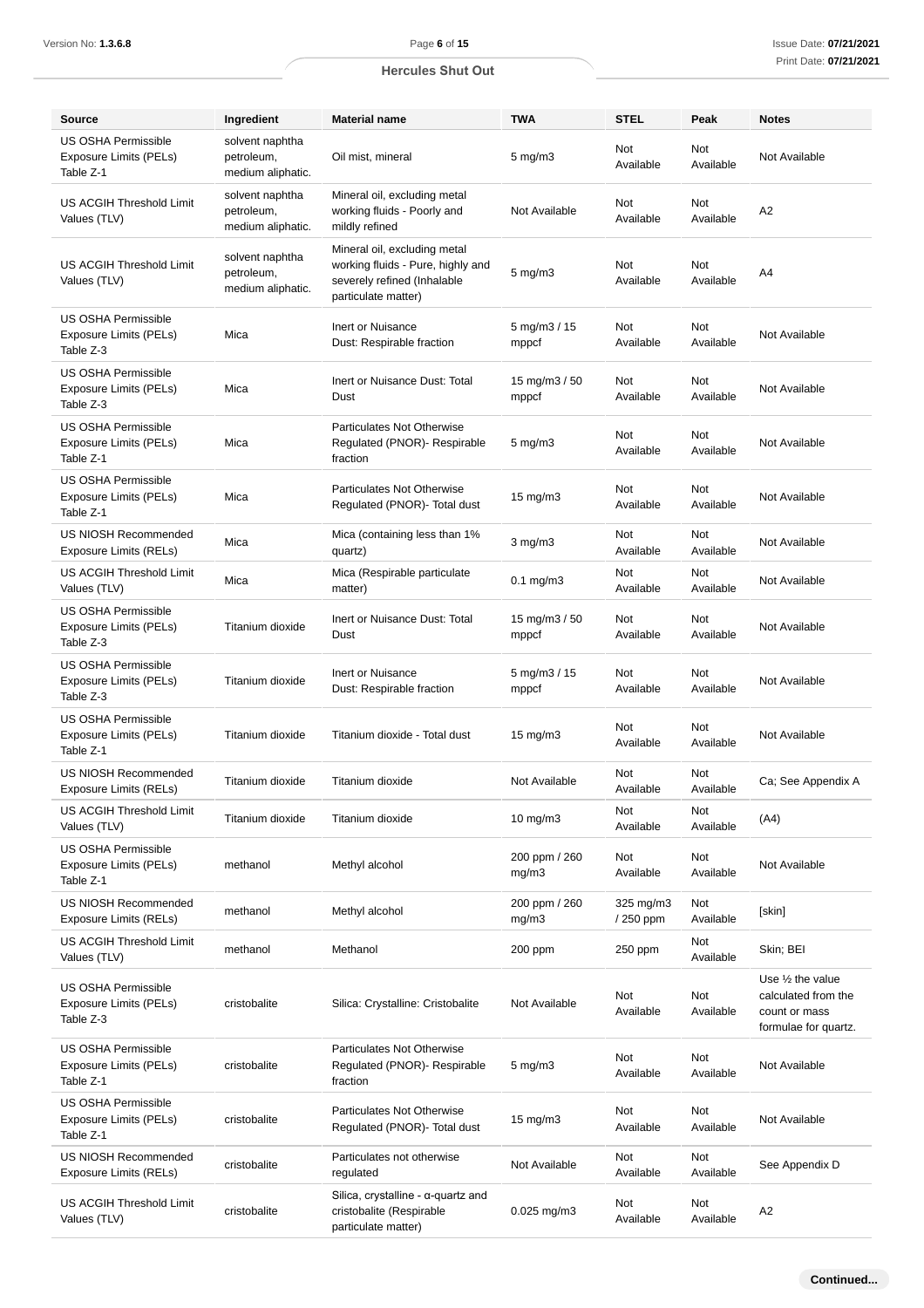#### **Exposure controls**

|                                     | Engineering controls are used to remove a hazard or place a barrier between the worker and the hazard. Well-designed<br>engineering controls can be highly effective in protecting workers and will typically be independent of worker interactions to<br>provide this high level of protection.                                                                                                                                                                                                                                                                                                                                                                                                                                                                                                                                                                                                                                                              |                                    |  |                                     |  |
|-------------------------------------|---------------------------------------------------------------------------------------------------------------------------------------------------------------------------------------------------------------------------------------------------------------------------------------------------------------------------------------------------------------------------------------------------------------------------------------------------------------------------------------------------------------------------------------------------------------------------------------------------------------------------------------------------------------------------------------------------------------------------------------------------------------------------------------------------------------------------------------------------------------------------------------------------------------------------------------------------------------|------------------------------------|--|-------------------------------------|--|
|                                     | The basic types of engineering controls are:<br>Process controls which involve changing the way a job activity or process is done to reduce the risk.<br>Enclosure and/or isolation of emission source which keeps a selected hazard 'physically' away from the worker and ventilation<br>that strategically 'adds' and 'removes' air in the work environment. Ventilation can remove or dilute an air contaminant if designed<br>properly. The design of a ventilation system must match the particular process and chemical or contaminant in use.<br>Employers may need to use multiple types of controls to prevent employee overexposure.                                                                                                                                                                                                                                                                                                                |                                    |  |                                     |  |
|                                     | General exhaust is adequate under normal operating conditions. If risk of overexposure exists, wear SAA approved respirator.<br>Correct fit is essential to obtain adequate protection. Provide adequate ventilation in warehouse or closed storage areas. Air<br>contaminants generated in the workplace possess varying 'escape' velocities which, in turn, determine the 'capture velocities' of<br>fresh circulating air required to effectively remove the contaminant.                                                                                                                                                                                                                                                                                                                                                                                                                                                                                  |                                    |  |                                     |  |
|                                     | Type of Contaminant:                                                                                                                                                                                                                                                                                                                                                                                                                                                                                                                                                                                                                                                                                                                                                                                                                                                                                                                                          |                                    |  | Air Speed:                          |  |
|                                     | solvent, vapours, degreasing etc., evaporating from tank (in still air)                                                                                                                                                                                                                                                                                                                                                                                                                                                                                                                                                                                                                                                                                                                                                                                                                                                                                       |                                    |  | $0.25 - 0.5$ m/s<br>(50-100 f/min)  |  |
|                                     | aerosols, fumes from pouring operations, intermittent container filling, low speed conveyer transfers,<br>welding, spray drift, plating acid fumes, pickling (released at low velocity into zone of active generation)                                                                                                                                                                                                                                                                                                                                                                                                                                                                                                                                                                                                                                                                                                                                        |                                    |  | 0.5-1 m/s (100-200<br>f/min.)       |  |
| Appropriate engineering<br>controls | direct spray, spray painting in shallow booths, drum filling, conveyer loading, crusher dusts, gas discharge<br>(active generation into zone of rapid air motion)                                                                                                                                                                                                                                                                                                                                                                                                                                                                                                                                                                                                                                                                                                                                                                                             |                                    |  | 1-2.5 m/s (200-500<br>f/min)        |  |
|                                     | grinding, abrasive blasting, tumbling, high speed wheel generated dusts (released at high initial velocity<br>into zone of very high rapid air motion).                                                                                                                                                                                                                                                                                                                                                                                                                                                                                                                                                                                                                                                                                                                                                                                                       |                                    |  | $2.5 - 10$ m/s<br>(500-2000 f/min.) |  |
|                                     | Within each range the appropriate value depends on:                                                                                                                                                                                                                                                                                                                                                                                                                                                                                                                                                                                                                                                                                                                                                                                                                                                                                                           |                                    |  |                                     |  |
|                                     | Lower end of the range                                                                                                                                                                                                                                                                                                                                                                                                                                                                                                                                                                                                                                                                                                                                                                                                                                                                                                                                        | Upper end of the range             |  |                                     |  |
|                                     | 1: Room air currents minimal or favourable to capture<br>1: Disturbing room air currents                                                                                                                                                                                                                                                                                                                                                                                                                                                                                                                                                                                                                                                                                                                                                                                                                                                                      |                                    |  |                                     |  |
|                                     | 2: Contaminants of low toxicity or of nuisance value only<br>2: Contaminants of high toxicity                                                                                                                                                                                                                                                                                                                                                                                                                                                                                                                                                                                                                                                                                                                                                                                                                                                                 |                                    |  |                                     |  |
|                                     | 3: Intermittent, low production.<br>3: High production, heavy use                                                                                                                                                                                                                                                                                                                                                                                                                                                                                                                                                                                                                                                                                                                                                                                                                                                                                             |                                    |  |                                     |  |
|                                     | 4: Large hood or large air mass in motion                                                                                                                                                                                                                                                                                                                                                                                                                                                                                                                                                                                                                                                                                                                                                                                                                                                                                                                     | 4: Small hood - local control only |  |                                     |  |
|                                     | Simple theory shows that air velocity falls rapidly with distance away from the opening of a simple extraction pipe. Velocity<br>generally decreases with the square of distance from the extraction point (in simple cases). Therefore the air speed at the<br>extraction point should be adjusted, accordingly, after reference to distance from the contaminating source. The air velocity at<br>the extraction fan, for example, should be a minimum of 1-2 m/s (200-400 f/min.) for extraction of solvents generated in a tank 2<br>meters distant from the extraction point. Other mechanical considerations, producing performance deficits within the extraction<br>apparatus, make it essential that theoretical air velocities are multiplied by factors of 10 or more when extraction systems are<br>installed or used.                                                                                                                            |                                    |  |                                     |  |
| <b>Personal protection</b>          | $\overline{\mathcal{L}}$                                                                                                                                                                                                                                                                                                                                                                                                                                                                                                                                                                                                                                                                                                                                                                                                                                                                                                                                      |                                    |  |                                     |  |
| Eye and face protection             | Safety glasses with side shields.<br>Chemical goggles.<br>Contact lenses may pose a special hazard; soft contact lenses may absorb and concentrate irritants. A written policy<br>document, describing the wearing of lenses or restrictions on use, should be created for each workplace or task. This should<br>include a review of lens absorption and adsorption for the class of chemicals in use and an account of injury experience.<br>Medical and first-aid personnel should be trained in their removal and suitable equipment should be readily available. In the<br>event of chemical exposure, begin eye irrigation immediately and remove contact lens as soon as practicable. Lens should<br>be removed at the first signs of eye redness or irritation - lens should be removed in a clean environment only after workers<br>have washed hands thoroughly. [CDC NIOSH Current Intelligence Bulletin 59], [AS/NZS 1336 or national equivalent] |                                    |  |                                     |  |
| <b>Skin protection</b>              | See Hand protection below                                                                                                                                                                                                                                                                                                                                                                                                                                                                                                                                                                                                                                                                                                                                                                                                                                                                                                                                     |                                    |  |                                     |  |
| <b>Hands/feet protection</b>        | ▶ Wear chemical protective gloves, e.g. PVC.<br>▶ Wear safety footwear or safety gumboots, e.g. Rubber<br>NOTE:<br>The material may produce skin sensitisation in predisposed individuals. Care must be taken, when removing gloves and other<br>protective equipment, to avoid all possible skin contact.<br>Contaminated leather items, such as shoes, belts and watch-bands should be removed and destroyed.                                                                                                                                                                                                                                                                                                                                                                                                                                                                                                                                               |                                    |  |                                     |  |
| <b>Body protection</b>              | See Other protection below                                                                                                                                                                                                                                                                                                                                                                                                                                                                                                                                                                                                                                                                                                                                                                                                                                                                                                                                    |                                    |  |                                     |  |
|                                     |                                                                                                                                                                                                                                                                                                                                                                                                                                                                                                                                                                                                                                                                                                                                                                                                                                                                                                                                                               |                                    |  |                                     |  |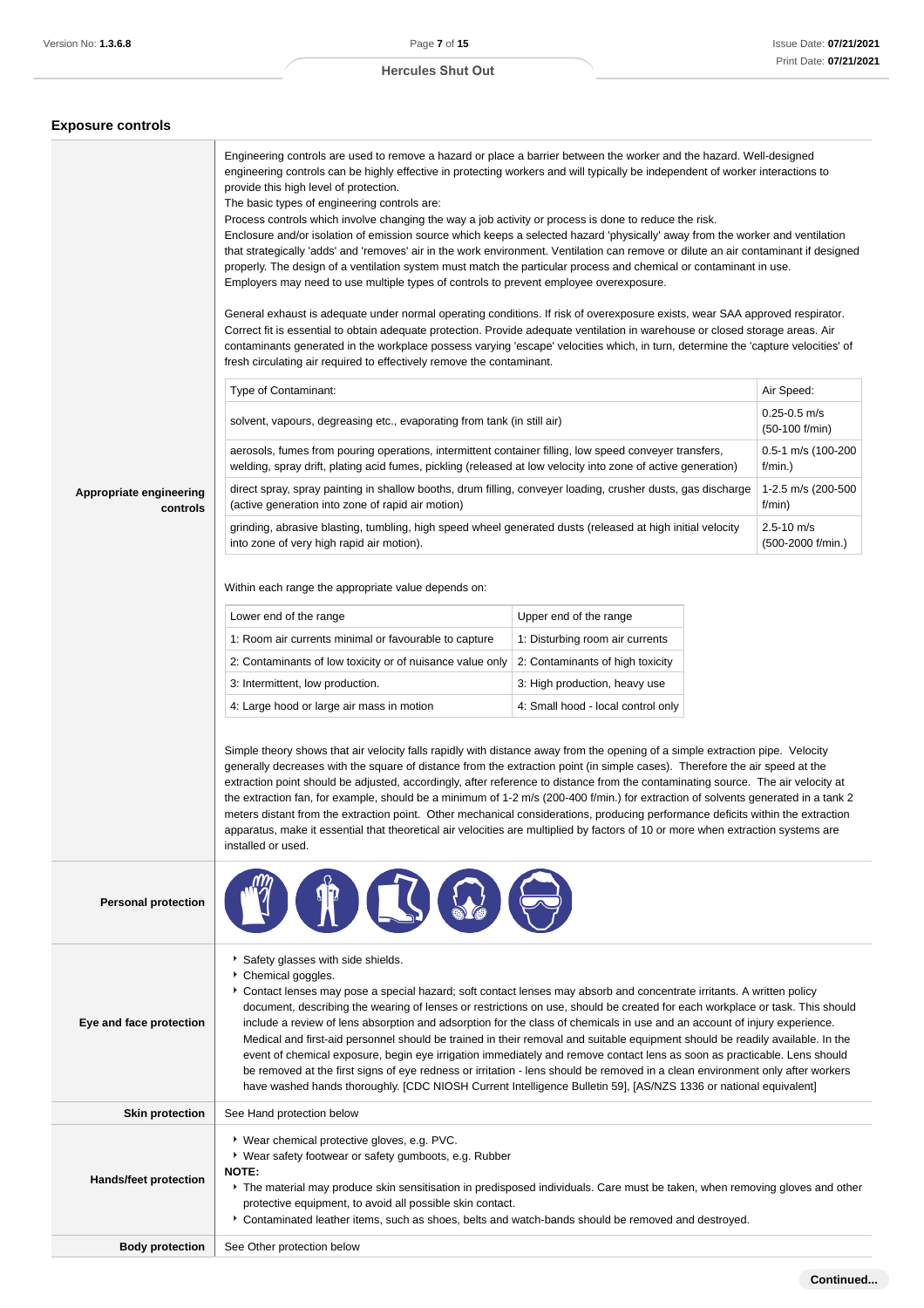| • Overalls.<br>▶ P.V.C apron.<br>Barrier cream.<br>Other protection<br>▶ Skin cleansing cream.<br>▶ Eye wash unit. |
|--------------------------------------------------------------------------------------------------------------------|
|--------------------------------------------------------------------------------------------------------------------|

#### **SECTION 9 Physical and chemical properties**

#### **Information on basic physical and chemical properties**

| Version No: <b>1.3.6.8</b>                                            |                                                                                            | Page 8 of 15                                                                                                                                                                                                                                                    | Issue Date: 07/21/202 |
|-----------------------------------------------------------------------|--------------------------------------------------------------------------------------------|-----------------------------------------------------------------------------------------------------------------------------------------------------------------------------------------------------------------------------------------------------------------|-----------------------|
|                                                                       |                                                                                            | <b>Hercules Shut Out</b>                                                                                                                                                                                                                                        | Print Date: 07/21/20: |
| Other protection<br><b>SECTION 9 Physical and chemical properties</b> | • Overalls.<br>P.V.C apron.<br>Barrier cream.<br>Skin cleansing cream.<br>▶ Eye wash unit. |                                                                                                                                                                                                                                                                 |                       |
|                                                                       | Information on basic physical and chemical properties                                      |                                                                                                                                                                                                                                                                 |                       |
| Appearance                                                            | Grey paste                                                                                 |                                                                                                                                                                                                                                                                 |                       |
| <b>Physical state</b>                                                 | Free-flowing Paste                                                                         | Relative density (Water =<br>1)                                                                                                                                                                                                                                 | Not Available         |
| Odour                                                                 | Not Available                                                                              | <b>Partition coefficient</b><br>n-octanol / water                                                                                                                                                                                                               | Not Available         |
| <b>Odour threshold</b>                                                | Not Available                                                                              | <b>Auto-ignition temperature</b><br>$(^{\circ}C)$                                                                                                                                                                                                               | Not Available         |
| pH (as supplied)                                                      | Not Available                                                                              | Decomposition<br>temperature                                                                                                                                                                                                                                    | Not Available         |
| Melting point / freezing<br>point (°C)                                | Not Available                                                                              | <b>Viscosity (cSt)</b>                                                                                                                                                                                                                                          | 30000                 |
| Initial boiling point and<br>boiling range (°C)                       | Not Available                                                                              | Molecular weight (g/mol)                                                                                                                                                                                                                                        | Not Available         |
| Flash point (°C)                                                      | >100                                                                                       | <b>Taste</b>                                                                                                                                                                                                                                                    | Not Available         |
| <b>Evaporation rate</b>                                               | Not Available                                                                              | <b>Explosive properties</b>                                                                                                                                                                                                                                     | Not Available         |
| Flammability                                                          | Not Applicable                                                                             | <b>Oxidising properties</b>                                                                                                                                                                                                                                     | Not Available         |
| <b>Upper Explosive Limit (%)</b>                                      | Not Available                                                                              | <b>Surface Tension (dyn/cm</b><br>or mN/m)                                                                                                                                                                                                                      | Not Available         |
| Lower Explosive Limit (%)                                             | Not Available                                                                              | <b>Volatile Component (%vol)</b>                                                                                                                                                                                                                                | Not Available         |
| Vapour pressure (kPa)                                                 | Not Available                                                                              | Gas group                                                                                                                                                                                                                                                       | Not Available         |
| Solubility in water                                                   | Immiscible                                                                                 | pH as a solution (%)                                                                                                                                                                                                                                            | Not Available         |
| Vapour density (Air = 1)                                              | Not Available                                                                              | VOC g/L                                                                                                                                                                                                                                                         | 11                    |
| <b>SECTION 10 Stability and reactivity</b>                            |                                                                                            |                                                                                                                                                                                                                                                                 |                       |
| Reactivity                                                            | See section 7                                                                              |                                                                                                                                                                                                                                                                 |                       |
| <b>Chemical stability</b>                                             |                                                                                            | Product is considered stable and hazardous polymerisation will not occur.                                                                                                                                                                                       |                       |
| Possibility of hazardous<br>reactions                                 | See section 7                                                                              |                                                                                                                                                                                                                                                                 |                       |
| <b>Conditions to avoid</b>                                            | See section 7                                                                              |                                                                                                                                                                                                                                                                 |                       |
| Incompatible materials                                                | See section 7                                                                              |                                                                                                                                                                                                                                                                 |                       |
| Hazardous decomposition<br>products                                   | See section 5                                                                              |                                                                                                                                                                                                                                                                 |                       |
| <b>SECTION 11 Toxicological information</b>                           |                                                                                            |                                                                                                                                                                                                                                                                 |                       |
| Information on toxicological effects                                  |                                                                                            |                                                                                                                                                                                                                                                                 |                       |
| <b>Inhaled</b>                                                        |                                                                                            | The material is not thought to produce adverse health effects or irritation of the respiratory tract. Nevertheless, good hygiene<br>practice requires that exposure be kept to a minimum and that suitable control measures be used in an occupational setting. |                       |

#### **SECTION 10 Stability and reactivity**

| Reactivity                                 | See section 7                                                             |
|--------------------------------------------|---------------------------------------------------------------------------|
| <b>Chemical stability</b>                  | Product is considered stable and hazardous polymerisation will not occur. |
| Possibility of hazardous<br>reactions      | See section 7                                                             |
| <b>Conditions to avoid</b>                 | See section 7                                                             |
| Incompatible materials                     | See section 7                                                             |
| <b>Hazardous decomposition</b><br>products | See section 5                                                             |

#### **SECTION 11 Toxicological information**

#### **Information on toxicological effects**

**Inhaled** The material is not thought to produce adverse health effects or irritation of the respiratory tract. Nevertheless, good hygiene<br>practice requires that exposure be kept to a minimum and that suitable control meas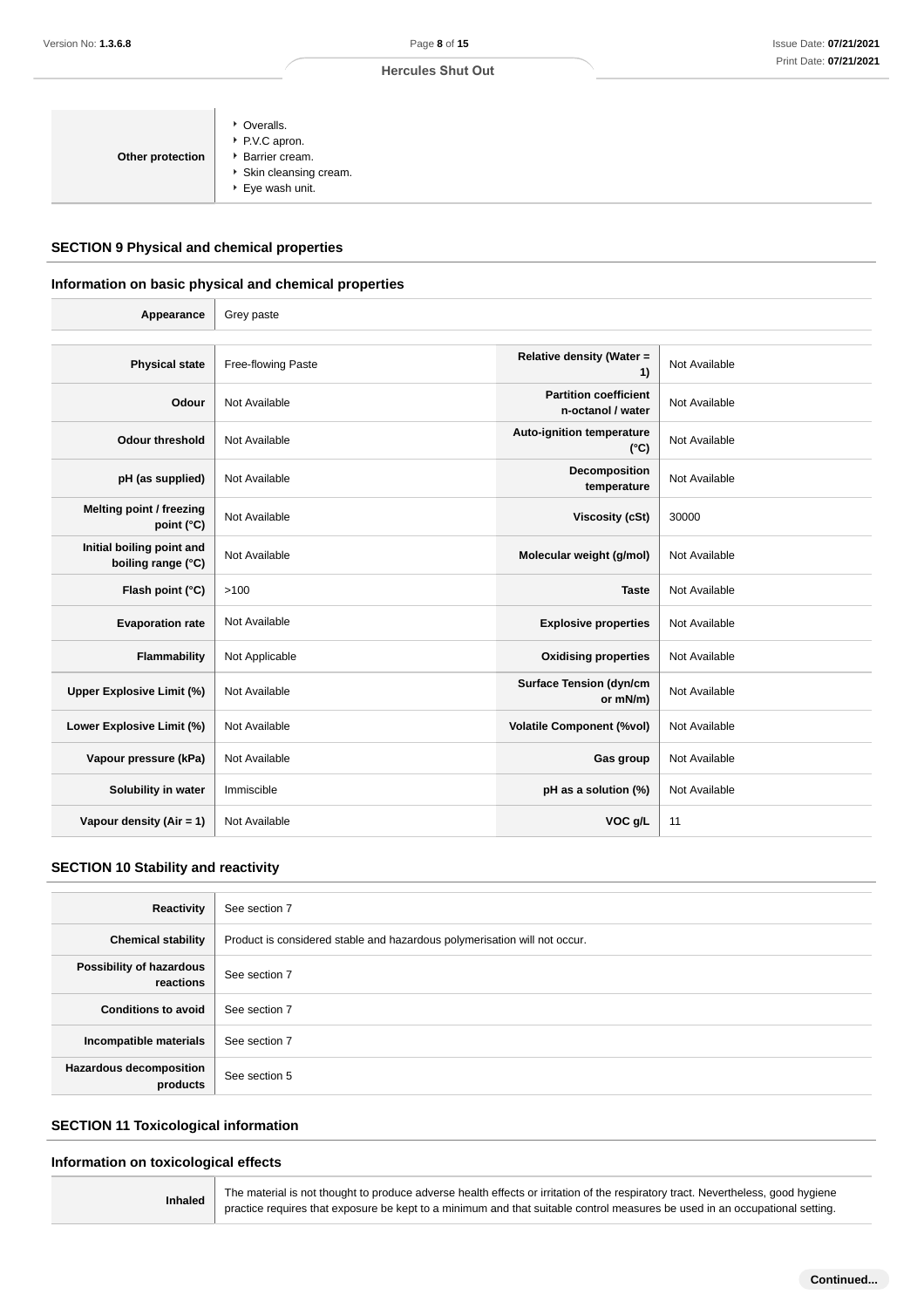| Ingestion           | The material has NOTbeen classified as 'harmful by ingestion'. This is because of the lack of corroborating animal or human<br>evidence.                                                                                                                                                                                                                                                                                                                                                                                                                                                                                                                                                                                                                                                                               |
|---------------------|------------------------------------------------------------------------------------------------------------------------------------------------------------------------------------------------------------------------------------------------------------------------------------------------------------------------------------------------------------------------------------------------------------------------------------------------------------------------------------------------------------------------------------------------------------------------------------------------------------------------------------------------------------------------------------------------------------------------------------------------------------------------------------------------------------------------|
| <b>Skin Contact</b> | The liquid may be able to be mixed with fats or oils and may degrease the skin, producing a skin reaction described as<br>non-allergic contact dermatitis. The material is unlikely to produce an irritant dermatitis.<br>The material may accentuate any pre-existing dermatitis condition<br>Open cuts, abraded or irritated skin should not be exposed to this material<br>Entry into the blood-stream, through, for example, cuts, abrasions or lesions, may produce systemic injury with harmful effects.<br>Examine the skin prior to the use of the material and ensure that any external damage is suitably protected.                                                                                                                                                                                         |
| Eye                 | Although the material is not thought to be an irritant, direct contact with the eye may produce transient discomfort characterized<br>by tearing or conjunctival redness (as with windburn).                                                                                                                                                                                                                                                                                                                                                                                                                                                                                                                                                                                                                           |
| <b>Chronic</b>      | Skin contact with the material is more likely to cause a sensitisation reaction in some persons compared to the general<br>population.<br>In 1997, IARC (the International Agency for Research on Cancer) concluded that crystalline silica inhaled from occupational<br>sources can cause lung cancer in humans. However in making the overall evaluation, IARC noted that 'carcinogenicity was not<br>detected in all industrial circumstances studied. Carcinogenicity may be dependent on inherent characteristics of the crystalline<br>silica or on external factors affecting its biological activity or distribution of its polymorphs. (IARC Monographs on the evaluation<br>of the carcinogenic risks of chemicals to humans, Silica, silicates dust and organic fibres, 1997, Vol. 68, IARC, Lyon, France.) |

| <b>Acute Toxicity</b>                                                                                         | × | Carcinogenicity                 | ×                         |
|---------------------------------------------------------------------------------------------------------------|---|---------------------------------|---------------------------|
| <b>Skin Irritation/Corrosion</b>                                                                              | × | Reproductivity                  | ×                         |
| <b>Serious Eye</b><br>Damage/Irritation                                                                       | × | <b>STOT - Single Exposure</b>   | ×                         |
| <b>Respiratory or Skin</b><br>sensitisation                                                                   | ✔ | <b>STOT - Repeated Exposure</b> | ×                         |
| <b>Mutagenicity</b>                                                                                           | × | <b>Aspiration Hazard</b>        | $\boldsymbol{\mathsf{x}}$ |
| $\blacktriangleright$ - Data either not available or does not fill the criteria for classification<br>Legend: |   |                                 |                           |

 $\blacktriangleright$  – Data available to make classification

# **SECTION 12 Ecological information**

**Toxicity**

|                                                           | <b>Endpoint</b> |                           | <b>Test Duration (hr)</b> |                                | <b>Species</b>                 | Value                 |                      | <b>Source</b> |              |
|-----------------------------------------------------------|-----------------|---------------------------|---------------------------|--------------------------------|--------------------------------|-----------------------|----------------------|---------------|--------------|
| <b>Hercules Shut Out</b>                                  | Not Available   |                           | Not Available             |                                | Not Available                  | Not Available         |                      | Not Available |              |
|                                                           | <b>Endpoint</b> | <b>Test Duration (hr)</b> |                           |                                | <b>Species</b>                 | Value                 |                      | <b>Source</b> |              |
| calcium carbonate                                         | Not Available   |                           | Not Available             |                                | Not Available<br>Not Available |                       |                      | Not Available |              |
|                                                           | <b>Endpoint</b> |                           | <b>Test Duration (hr)</b> |                                | <b>Species</b>                 |                       | Value                |               | Source       |
| paraffinic distillate, heavy,<br>solvent-refined (severe) | ErC50           | 72h                       |                           | Algae or other aquatic plants  |                                | >1000mg/l             |                      | $\mathbf{1}$  |              |
|                                                           | NOEC(ECx)       | 504h                      |                           | Crustacea                      |                                | $>1$ mg/l             |                      | $\mathbf{1}$  |              |
|                                                           | EC50            | 48h                       |                           | Crustacea                      |                                | >1000mg/l             |                      | $\mathbf{1}$  |              |
|                                                           | EC50            | 96h                       |                           | Algae or other aquatic plants  |                                | >1000mg/l             |                      | $\mathbf{1}$  |              |
|                                                           | <b>Endpoint</b> |                           | <b>Test Duration (hr)</b> |                                | <b>Species</b>                 | Value                 |                      | <b>Source</b> |              |
| Kaolin                                                    | Not Available   |                           | Not Available             | Not Available<br>Not Available |                                |                       | Not Available        |               |              |
|                                                           | <b>Endpoint</b> |                           | <b>Test Duration (hr)</b> | <b>Species</b>                 |                                |                       | Value                |               | Source       |
|                                                           | EC10(ECx)       | 96h                       |                           |                                | Algae or other aquatic plants  |                       | 3.9 <sub>mg</sub> /l |               | $\mathbf{1}$ |
|                                                           | EC50            | 72h                       |                           | Algae or other aquatic plants  |                                | $>100$ mg/l           |                      | $\mathbf{1}$  |              |
| fish oil                                                  | <b>LC50</b>     | 96h                       |                           | Fish                           |                                | >10000mg/l            |                      | $\mathbf{1}$  |              |
|                                                           | EC50            | 48h                       |                           | Crustacea                      |                                |                       | $>100$ mg/l          |               | $\mathbf{1}$ |
|                                                           | <b>EC50</b>     | 96h                       |                           | Algae or other aquatic plants  |                                | 13.3 <sub>mg</sub> /l |                      | $\mathbf{1}$  |              |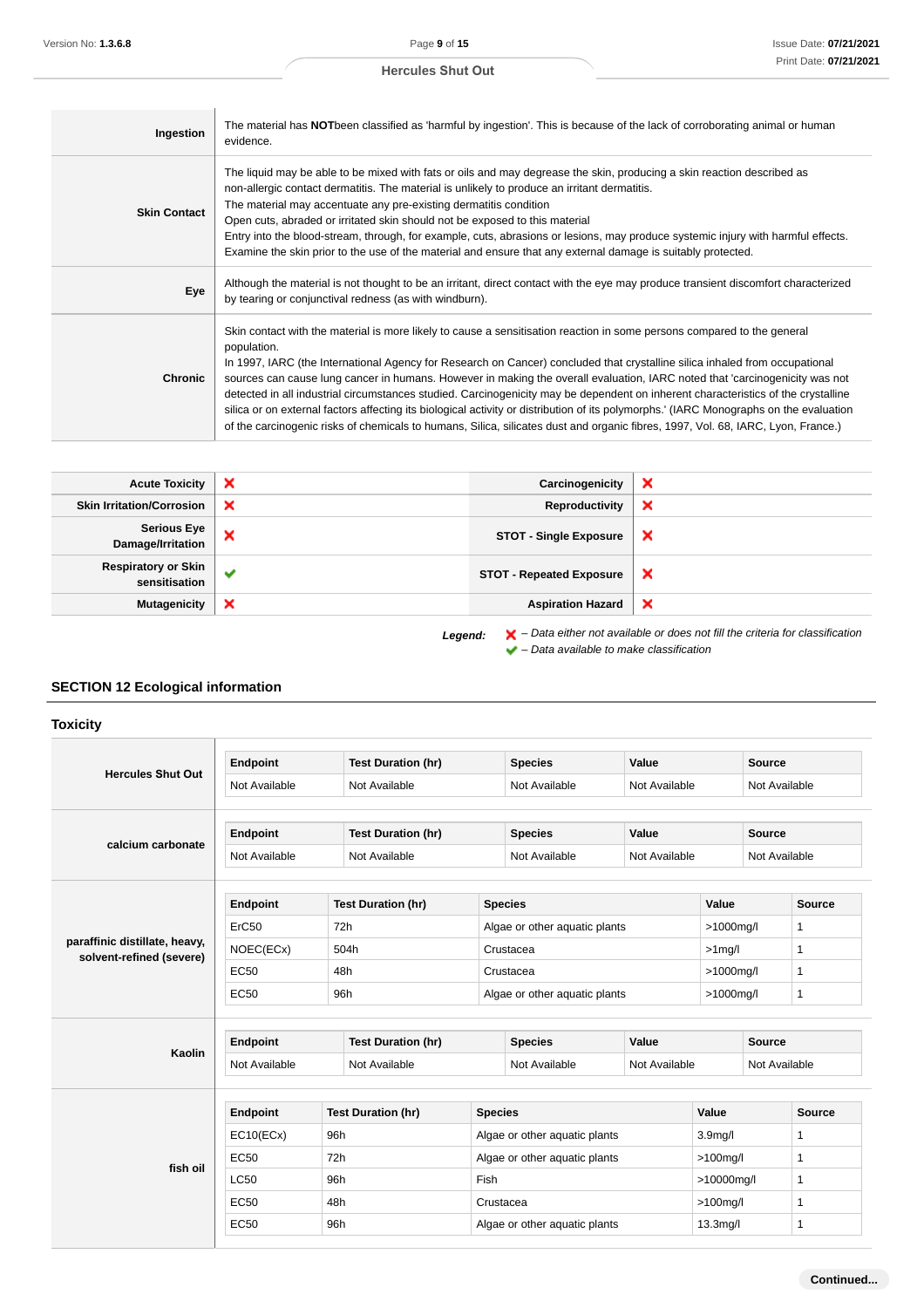|                                 | Endpoint                       |                           | <b>Test Duration (hr)</b>                                                                                                                                                                                                                                                                                                                                                           |                               | <b>Species</b>                | Value                |               | <b>Source</b>  |                |
|---------------------------------|--------------------------------|---------------------------|-------------------------------------------------------------------------------------------------------------------------------------------------------------------------------------------------------------------------------------------------------------------------------------------------------------------------------------------------------------------------------------|-------------------------------|-------------------------------|----------------------|---------------|----------------|----------------|
| silica crystalline - quartz     | Not Available<br>Not Available |                           | Not Available<br>Not Available                                                                                                                                                                                                                                                                                                                                                      |                               |                               | Not Available        |               |                |                |
|                                 | Endpoint                       |                           | <b>Test Duration (hr)</b>                                                                                                                                                                                                                                                                                                                                                           |                               | <b>Species</b>                |                      | Value         |                | <b>Source</b>  |
| solvent naphtha                 | EC50(ECx)                      | 48h                       |                                                                                                                                                                                                                                                                                                                                                                                     | Crustacea                     |                               |                      |               | $>100$ mg/l    |                |
| petroleum, medium<br>aliphatic. | <b>EC50</b>                    | 48h                       |                                                                                                                                                                                                                                                                                                                                                                                     | Crustacea                     |                               |                      |               | $>100$ mg/l    |                |
|                                 | <b>EC50</b>                    | 96h                       |                                                                                                                                                                                                                                                                                                                                                                                     |                               | Algae or other aquatic plants |                      | 450mg/l       |                | $\mathbf{1}$   |
|                                 | <b>Endpoint</b>                |                           | <b>Test Duration (hr)</b>                                                                                                                                                                                                                                                                                                                                                           |                               | <b>Species</b>                | Value                |               | <b>Source</b>  |                |
| Mica                            | Not Available                  |                           | Not Available                                                                                                                                                                                                                                                                                                                                                                       |                               | Not Available                 | Not Available        |               | Not Available  |                |
|                                 |                                |                           |                                                                                                                                                                                                                                                                                                                                                                                     |                               |                               |                      |               |                |                |
|                                 | Endpoint                       |                           | <b>Test Duration (hr)</b>                                                                                                                                                                                                                                                                                                                                                           | <b>Species</b>                |                               |                      | Value         |                | <b>Source</b>  |
|                                 | <b>EC50</b>                    | 72h                       |                                                                                                                                                                                                                                                                                                                                                                                     | Algae or other aquatic plants |                               |                      | 3.75-7.58mg/l |                | 4              |
|                                 | <b>BCF</b>                     | 1008h                     |                                                                                                                                                                                                                                                                                                                                                                                     | Fish                          |                               | $< 1.1 - 9.6$        |               | $\overline{7}$ |                |
| <b>Titanium dioxide</b>         | <b>EC50</b>                    | 48h                       |                                                                                                                                                                                                                                                                                                                                                                                     | Crustacea                     |                               | 1.9 <sub>mq</sub> /l |               | $\overline{2}$ |                |
|                                 | <b>LC50</b>                    | 96h                       |                                                                                                                                                                                                                                                                                                                                                                                     | Fish                          |                               |                      | 1.85-3.06mg/l |                | 4              |
|                                 | NOEC(ECx)                      |                           | 504h                                                                                                                                                                                                                                                                                                                                                                                | Crustacea                     |                               |                      | $0.02$ mg/l   |                | $\overline{4}$ |
|                                 | EC50                           | 96h                       |                                                                                                                                                                                                                                                                                                                                                                                     | Algae or other aguatic plants |                               | 179.05mg/l           |               | 2              |                |
|                                 | <b>Endpoint</b>                |                           | <b>Test Duration (hr)</b>                                                                                                                                                                                                                                                                                                                                                           | <b>Species</b>                |                               |                      | Value         |                | <b>Source</b>  |
|                                 | EC50(ECx)                      | 96h                       |                                                                                                                                                                                                                                                                                                                                                                                     | Algae or other aquatic plants |                               | $< 0.001$ mg/L       |               | 4              |                |
| methanol                        | <b>LC50</b>                    | 96h                       |                                                                                                                                                                                                                                                                                                                                                                                     | Fish                          |                               | $>100$ mg/l          |               | 4              |                |
|                                 | <b>EC50</b>                    | 48h                       |                                                                                                                                                                                                                                                                                                                                                                                     | Crustacea                     |                               | >10000mg/l           |               | 2              |                |
|                                 | EC50                           | 96h                       |                                                                                                                                                                                                                                                                                                                                                                                     | Algae or other aquatic plants |                               | 4<br>$< 0.001$ mg/L  |               |                |                |
|                                 |                                |                           |                                                                                                                                                                                                                                                                                                                                                                                     |                               |                               |                      |               |                |                |
| cristobalite                    | <b>Endpoint</b>                | <b>Test Duration (hr)</b> |                                                                                                                                                                                                                                                                                                                                                                                     | Value<br><b>Species</b>       |                               | <b>Source</b>        |               |                |                |
|                                 | Not Available                  |                           | Not Available                                                                                                                                                                                                                                                                                                                                                                       |                               | Not Available                 | Not Available        |               | Not Available  |                |
| Legend:                         | Vendor Data                    |                           | Extracted from 1. IUCLID Toxicity Data 2. Europe ECHA Registered Substances - Ecotoxicological Information - Aquatic Toxicity<br>3. EPIWIN Suite V3.12 (QSAR) - Aquatic Toxicity Data (Estimated) 4. US EPA, Ecotox database - Aquatic Toxicity Data 5.<br>ECETOC Aquatic Hazard Assessment Data 6. NITE (Japan) - Bioconcentration Data 7. METI (Japan) - Bioconcentration Data 8. |                               |                               |                      |               |                |                |

**DO NOT**discharge into sewer or waterways.

#### **Persistence and degradability**

| Ingredient       | Persistence: Water/Soil | Persistence: Air |
|------------------|-------------------------|------------------|
| Titanium dioxide | <b>HIGH</b>             | <b>HIGH</b>      |
| methanol         | ∟OW                     | LOW              |

# **Bioaccumulative potential**

| Ingredient       | <b>Bioaccumulation</b> |
|------------------|------------------------|
| Titanium dioxide | $LOW (BCF = 10)$       |
| methanol         | $LOW (BCF = 10)$       |

# **Mobility in soil**

| Ingredient       | Mobility              |
|------------------|-----------------------|
| Titanium dioxide | LOW ( $KOC = 23.74$ ) |
| methanol         | $HIGH (KOC = 1)$      |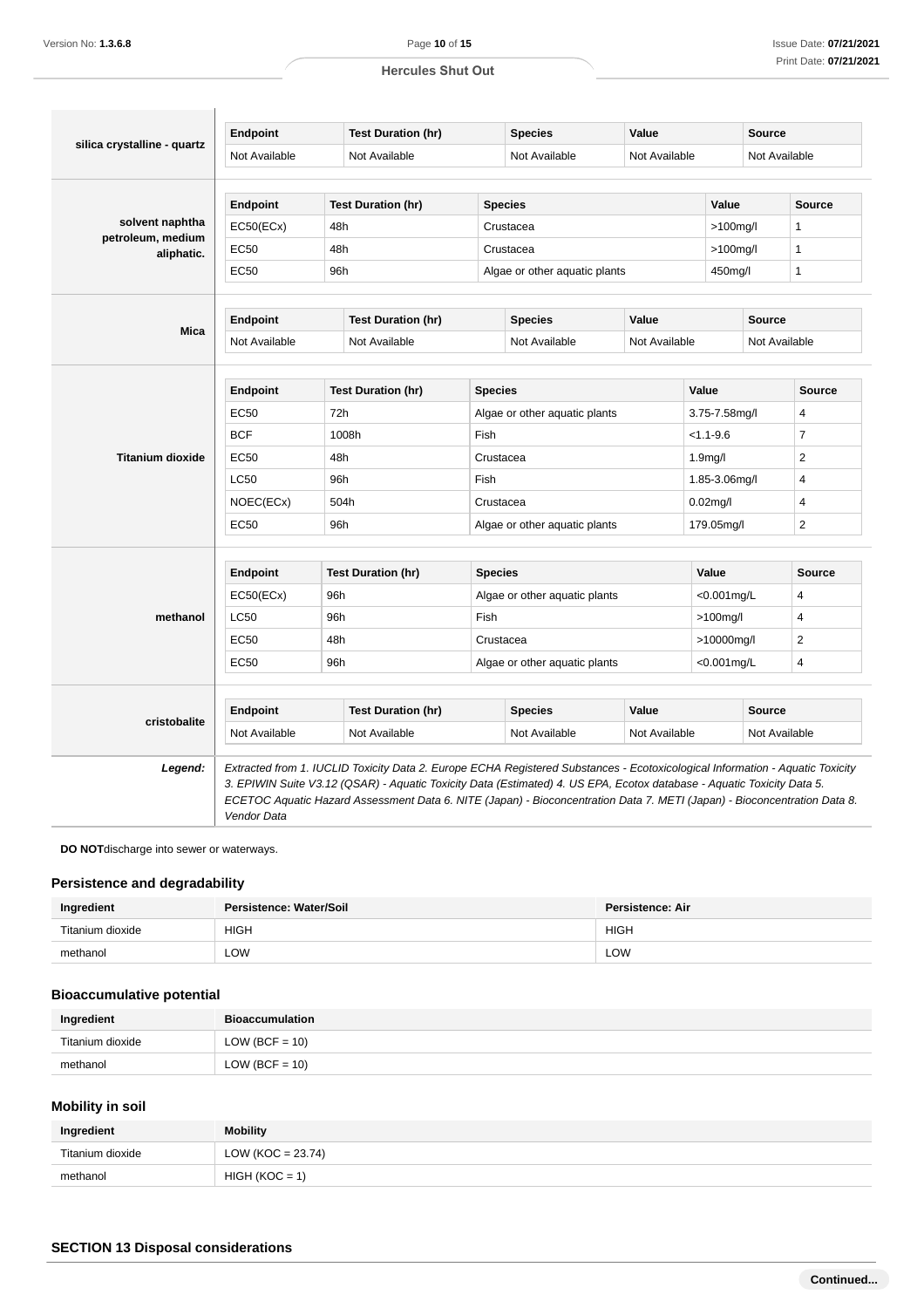# **Waste treatment methods**

|                            | • Containers may still present a chemical hazard/ danger when empty.<br>Return to supplier for reuse/ recycling if possible.<br>Otherwise:                                                                                                 |
|----------------------------|--------------------------------------------------------------------------------------------------------------------------------------------------------------------------------------------------------------------------------------------|
|                            | If container can not be cleaned sufficiently well to ensure that residuals do not remain or if the container cannot be used to<br>store the same product, then puncture containers, to prevent re-use, and bury at an authorised landfill. |
|                            | • Where possible retain label warnings and SDS and observe all notices pertaining to the product.                                                                                                                                          |
| <b>Product / Packaging</b> | DO NOTallow wash water from cleaning or process equipment to enter drains.                                                                                                                                                                 |
| disposal                   | It may be necessary to collect all wash water for treatment before disposal.                                                                                                                                                               |
|                            | In all cases disposal to sewer may be subject to local laws and regulations and these should be considered first.                                                                                                                          |
|                            | • Where in doubt contact the responsible authority.                                                                                                                                                                                        |
|                            | ► Recycle wherever possible or consult manufacturer for recycling options.                                                                                                                                                                 |
|                            | Consult State Land Waste Authority for disposal.                                                                                                                                                                                           |
|                            | Bury or incinerate residue at an approved site.                                                                                                                                                                                            |
|                            | Recycle containers if possible, or dispose of in an authorised landfill.                                                                                                                                                                   |
|                            |                                                                                                                                                                                                                                            |

#### **SECTION 14 Transport information**

# **Labels Required**

**Marine Pollutant** NO

#### **Land transport (DOT): NOT REGULATED FOR TRANSPORT OF DANGEROUS GOODS**

#### **Air transport (ICAO-IATA / DGR): NOT REGULATED FOR TRANSPORT OF DANGEROUS GOODS**

# **Sea transport (IMDG-Code / GGVSee): NOT REGULATED FOR TRANSPORT OF DANGEROUS GOODS**

# **Transport in bulk according to Annex II of MARPOL and the IBC code**

#### Not Applicable

#### **Transport in bulk in accordance with MARPOL Annex V and the IMSBC Code**

| <b>Product name</b>                                       | Group         |
|-----------------------------------------------------------|---------------|
| calcium carbonate                                         | Not Available |
| paraffinic distillate, heavy,<br>solvent-refined (severe) | Not Available |
| Kaolin                                                    | Not Available |
| fish oil                                                  | Not Available |
| silica crystalline - quartz                               | Not Available |
| solvent naphtha petroleum,<br>medium aliphatic.           | Not Available |
| Mica                                                      | Not Available |
| Titanium dioxide                                          | Not Available |
| methanol                                                  | Not Available |
| cristobalite                                              | Not Available |

# **Transport in bulk in accordance with the ICG Code**

| <b>Product name</b>                                       | <b>Ship Type</b> |
|-----------------------------------------------------------|------------------|
| calcium carbonate                                         | Not Available    |
| paraffinic distillate, heavy,<br>solvent-refined (severe) | Not Available    |
| Kaolin                                                    | Not Available    |
| fish oil                                                  | Not Available    |
| silica crystalline - quartz                               | Not Available    |
| solvent naphtha petroleum,<br>medium aliphatic.           | Not Available    |
| Mica                                                      | Not Available    |
| Titanium dioxide                                          | Not Available    |
| methanol                                                  | Not Available    |
| cristobalite                                              | Not Available    |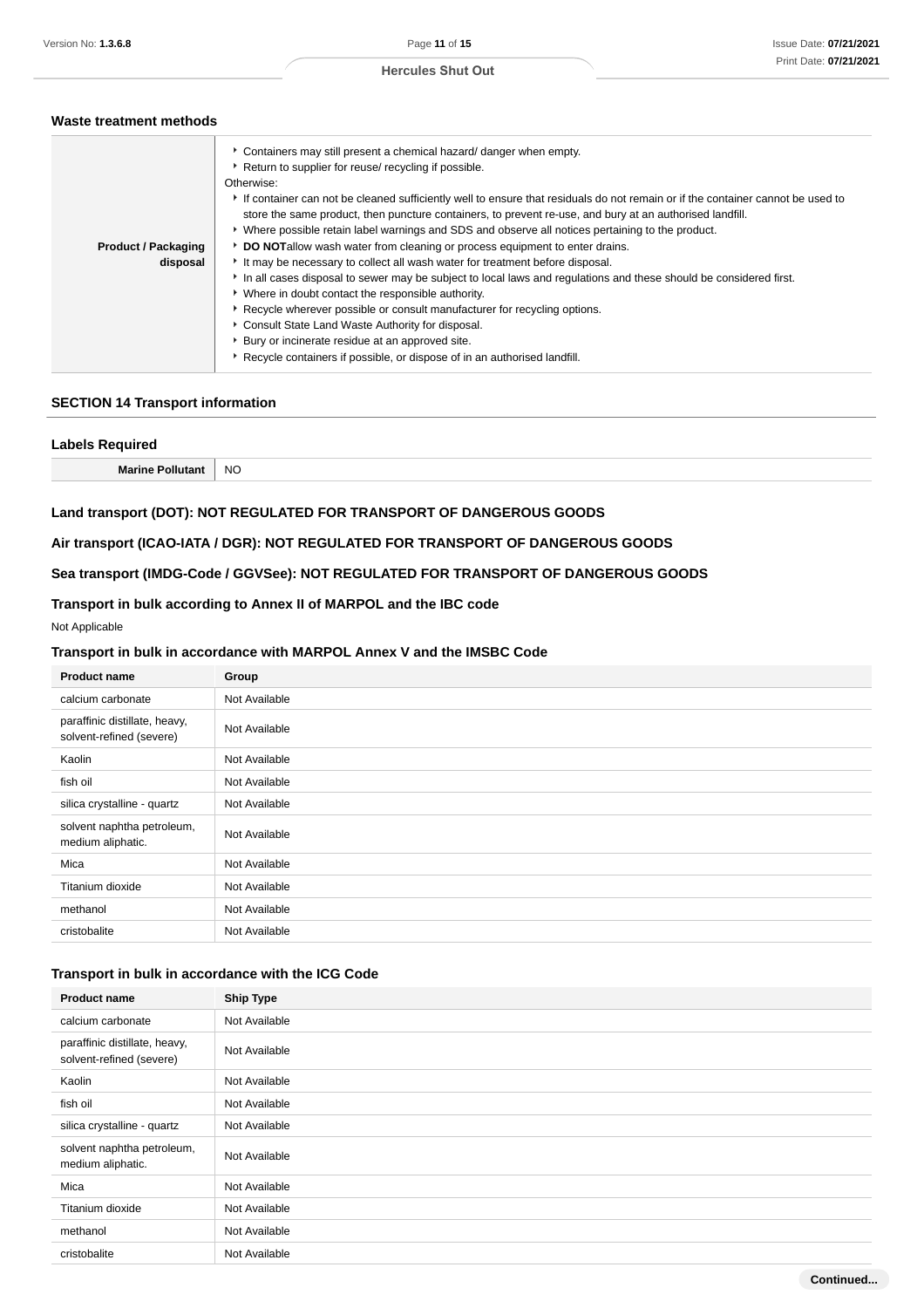# **SECTION 15 Regulatory information**

| Safety, health and environmental regulations / legislation specific for the substance or mixture                                   |                                                                          |
|------------------------------------------------------------------------------------------------------------------------------------|--------------------------------------------------------------------------|
| calcium carbonate is found on the following regulatory lists                                                                       |                                                                          |
| US NIOSH Recommended Exposure Limits (RELs)                                                                                        | US Toxic Substances Control Act (TSCA) - Chemical Substance Inventory    |
| US OSHA Permissible Exposure Limits (PELs) Table Z-1                                                                               | US TSCA Chemical Substance Inventory - Interim List of Active Substances |
| US OSHA Permissible Exposure Limits (PELs) Table Z-3                                                                               |                                                                          |
| paraffinic distillate, heavy, solvent-refined (severe) is found on the following regulatory lists                                  |                                                                          |
| Chemical Footprint Project - Chemicals of High Concern List                                                                        | US DOE Temporary Emergency Exposure Limits (TEELs)                       |
| International Agency for Research on Cancer (IARC) - Agents Classified by                                                          | US OSHA Permissible Exposure Limits (PELs) Table Z-1                     |
| the IARC Monographs                                                                                                                | US Toxic Substances Control Act (TSCA) - Chemical Substance Inventory    |
| US ACGIH Threshold Limit Values (TLV)                                                                                              | US TSCA Chemical Substance Inventory - Interim List of Active Substances |
| US ACGIH Threshold Limit Values (TLV) - Carcinogens                                                                                |                                                                          |
| Kaolin is found on the following regulatory lists                                                                                  |                                                                          |
| Chemical Footprint Project - Chemicals of High Concern List                                                                        | US OSHA Permissible Exposure Limits (PELs) Table Z-1                     |
| International WHO List of Proposed Occupational Exposure Limit (OEL)                                                               | US OSHA Permissible Exposure Limits (PELs) Table Z-3                     |
| Values for Manufactured Nanomaterials (MNMS)                                                                                       | US Toxic Substances Control Act (TSCA) - Chemical Substance Inventory    |
| US ACGIH Threshold Limit Values (TLV)                                                                                              | US TSCA Chemical Substance Inventory - Interim List of Active Substances |
| US ACGIH Threshold Limit Values (TLV) - Carcinogens                                                                                |                                                                          |
| US NIOSH Recommended Exposure Limits (RELs)                                                                                        |                                                                          |
| fish oil is found on the following regulatory lists                                                                                |                                                                          |
| US Toxic Substances Control Act (TSCA) - Chemical Substance Inventory                                                              | US TSCA Chemical Substance Inventory - Interim List of Active Substances |
| silica crystalline - quartz is found on the following regulatory lists                                                             |                                                                          |
| Chemical Footprint Project - Chemicals of High Concern List                                                                        | US National Toxicology Program (NTP) 14th Report Part A Known to be      |
| International Agency for Research on Cancer (IARC) - Agents Classified by                                                          | Human Carcinogens                                                        |
| the IARC Monographs                                                                                                                | US NIOSH Carcinogen List                                                 |
| International Agency for Research on Cancer (IARC) - Agents Classified by                                                          | US NIOSH Recommended Exposure Limits (RELs)                              |
| the IARC Monographs - Group 1: Carcinogenic to humans                                                                              | US OSHA Carcinogens Listing                                              |
| US - California Proposition 65 - Carcinogens                                                                                       | US OSHA Permissible Exposure Limits (PELs) Table Z-3                     |
| US - California Safe Drinking Water and Toxic Enforcement Act of 1986 -                                                            | US Toxic Substances Control Act (TSCA) - Chemical Substance Inventory    |
| Proposition 65 List                                                                                                                | US TSCA Chemical Substance Inventory - Interim List of Active Substances |
| US ACGIH Threshold Limit Values (TLV)                                                                                              |                                                                          |
| US ACGIH Threshold Limit Values (TLV) - Carcinogens<br>US DOE Temporary Emergency Exposure Limits (TEELs)                          |                                                                          |
|                                                                                                                                    |                                                                          |
| solvent naphtha petroleum, medium aliphatic. is found on the following regulatory lists                                            |                                                                          |
| Chemical Footprint Project - Chemicals of High Concern List                                                                        | US ACGIH Threshold Limit Values (TLV) - Carcinogens                      |
| International Agency for Research on Cancer (IARC) - Agents Classified by                                                          | US DOE Temporary Emergency Exposure Limits (TEELs)                       |
| the IARC Monographs                                                                                                                | US National Toxicology Program (NTP) 14th Report Part A Known to be      |
| International Agency for Research on Cancer (IARC) - Agents Classified by<br>the IARC Monographs - Group 1: Carcinogenic to humans | Human Carcinogens                                                        |
|                                                                                                                                    | US OSHA Permissible Exposure Limits (PELs) Table Z-1                     |
| US - California Proposition 65 - Carcinogens<br>US - California Safe Drinking Water and Toxic Enforcement Act of 1986 -            | US Toxic Substances Control Act (TSCA) - Chemical Substance Inventory    |
| Proposition 65 List                                                                                                                | US TSCA Chemical Substance Inventory - Interim List of Active Substances |
| US ACGIH Threshold Limit Values (TLV)                                                                                              |                                                                          |
| Mica is found on the following regulatory lists                                                                                    |                                                                          |
| US ACGIH Threshold Limit Values (TLV)                                                                                              | US OSHA Permissible Exposure Limits (PELs) Table Z-1                     |
| US DOE Temporary Emergency Exposure Limits (TEELs)                                                                                 | US OSHA Permissible Exposure Limits (PELs) Table Z-3                     |
| US NIOSH Recommended Exposure Limits (RELs)                                                                                        |                                                                          |

**Titanium dioxide is found on the following regulatory lists**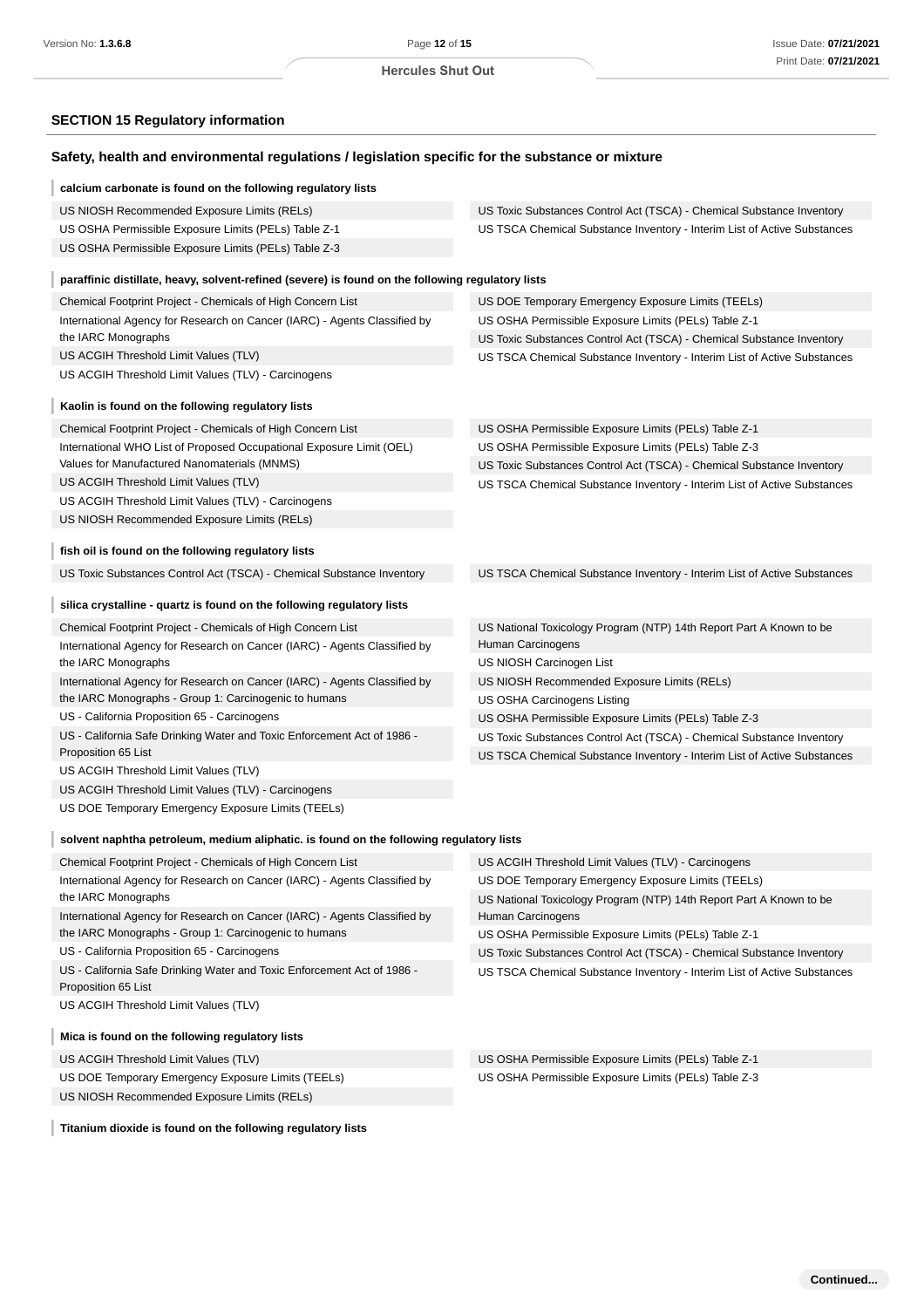| Chemical Footprint Project - Chemicals of High Concern List                                      | US DOE Temporary Emergency Exposure Limits (TEELs)                                                  |
|--------------------------------------------------------------------------------------------------|-----------------------------------------------------------------------------------------------------|
| International Agency for Research on Cancer (IARC) - Agents Classified by<br>the IARC Monographs | US List of Active Substances Exempt from the TSCA Inventory Notifications<br>(Active-Inactive) Rule |
| International Agency for Research on Cancer (IARC) - Agents Classified by                        | US NIOSH Carcinogen List                                                                            |
| the IARC Monographs - Group 2B: Possibly carcinogenic to humans                                  | US NIOSH Recommended Exposure Limits (RELs)                                                         |
| International WHO List of Proposed Occupational Exposure Limit (OEL)                             | US OSHA Permissible Exposure Limits (PELs) Table Z-1                                                |
| Values for Manufactured Nanomaterials (MNMS)                                                     | US OSHA Permissible Exposure Limits (PELs) Table Z-3                                                |
| US - California Proposition 65 - Carcinogens                                                     | US Toxic Substances Control Act (TSCA) - Chemical Substance Inventory                               |
| US - California Safe Drinking Water and Toxic Enforcement Act of 1986 -<br>Proposition 65 List   | US TSCA Chemical Substance Inventory - Interim List of Active Substances                            |
| US ACGIH Threshold Limit Values (TLV)                                                            |                                                                                                     |
| US ACGIH Threshold Limit Values (TLV) - Carcinogens                                              |                                                                                                     |
| US ACGIH Threshold Limit Values (TLV) - Notice of Intended Changes                               |                                                                                                     |
|                                                                                                  |                                                                                                     |
| methanol is found on the following regulatory lists                                              |                                                                                                     |
| Chemical Footprint Project - Chemicals of High Concern List                                      | US EPA Integrated Risk Information System (IRIS)                                                    |
| US - California Proposition 65 - Maximum Allowable Dose Levels (MADLs) for                       | US EPCRA Section 313 Chemical List                                                                  |
| <b>Chemicals Causing Reproductive Toxicity</b>                                                   | US NIOSH Recommended Exposure Limits (RELs)                                                         |
| US - California Proposition 65 - Reproductive Toxicity                                           | US OSHA Permissible Exposure Limits (PELs) Table Z-1                                                |
| US - California Safe Drinking Water and Toxic Enforcement Act of 1986 -                          | US Toxic Substances Control Act (TSCA) - Chemical Substance Inventory                               |
| Proposition 65 List                                                                              | US TSCA Chemical Substance Inventory - Interim List of Active Substances                            |
| US ACGIH Threshold Limit Values (TLV)                                                            |                                                                                                     |
| US Clean Air Act - Hazardous Air Pollutants                                                      |                                                                                                     |
| US DOE Temporary Emergency Exposure Limits (TEELs)                                               |                                                                                                     |
| cristobalite is found on the following regulatory lists                                          |                                                                                                     |
| Chemical Footprint Project - Chemicals of High Concern List                                      | US NIOSH Recommended Exposure Limits (RELs)                                                         |
| US - California Proposition 65 - Carcinogens                                                     | US OSHA Carcinogens Listing                                                                         |
| US - California Safe Drinking Water and Toxic Enforcement Act of 1986 -                          | US OSHA Permissible Exposure Limits (PELs) Table Z-1                                                |
| Proposition 65 List                                                                              | US OSHA Permissible Exposure Limits (PELs) Table Z-3                                                |
| US ACGIH Threshold Limit Values (TLV)                                                            | US Toxic Substances Control Act (TSCA) - Chemical Substance Inventory                               |
| US ACGIH Threshold Limit Values (TLV) - Carcinogens                                              | US TSCA Chemical Substance Inventory - Interim List of Active Substances                            |

US TSCA Chemical Substance Inventory - Interim List of Active Substances

# US NIOSH Carcinogen List

# **Federal Regulations**

US DOE Temporary Emergency Exposure Limits (TEELs)

# **Superfund Amendments and Reauthorization Act of 1986 (SARA)**

#### **Section 311/312 hazard categories**

| Flammable (Gases, Aerosols, Liquids, or Solids)              | No        |
|--------------------------------------------------------------|-----------|
| Gas under pressure                                           | No        |
| Explosive                                                    | No        |
| Self-heating                                                 | No        |
| Pyrophoric (Liquid or Solid)                                 | <b>No</b> |
| <b>Pyrophoric Gas</b>                                        | No        |
| Corrosive to metal                                           | No        |
| Oxidizer (Liquid, Solid or Gas)                              | <b>No</b> |
| Organic Peroxide                                             | No        |
| Self-reactive                                                | <b>No</b> |
| In contact with water emits flammable gas                    | No        |
| <b>Combustible Dust</b>                                      | <b>No</b> |
| Carcinogenicity                                              | <b>No</b> |
| Acute toxicity (any route of exposure)                       | No        |
| Reproductive toxicity                                        | <b>No</b> |
| Skin Corrosion or Irritation                                 | <b>No</b> |
| Respiratory or Skin Sensitization                            | Yes       |
| Serious eye damage or eye irritation                         | No        |
| Specific target organ toxicity (single or repeated exposure) | <b>No</b> |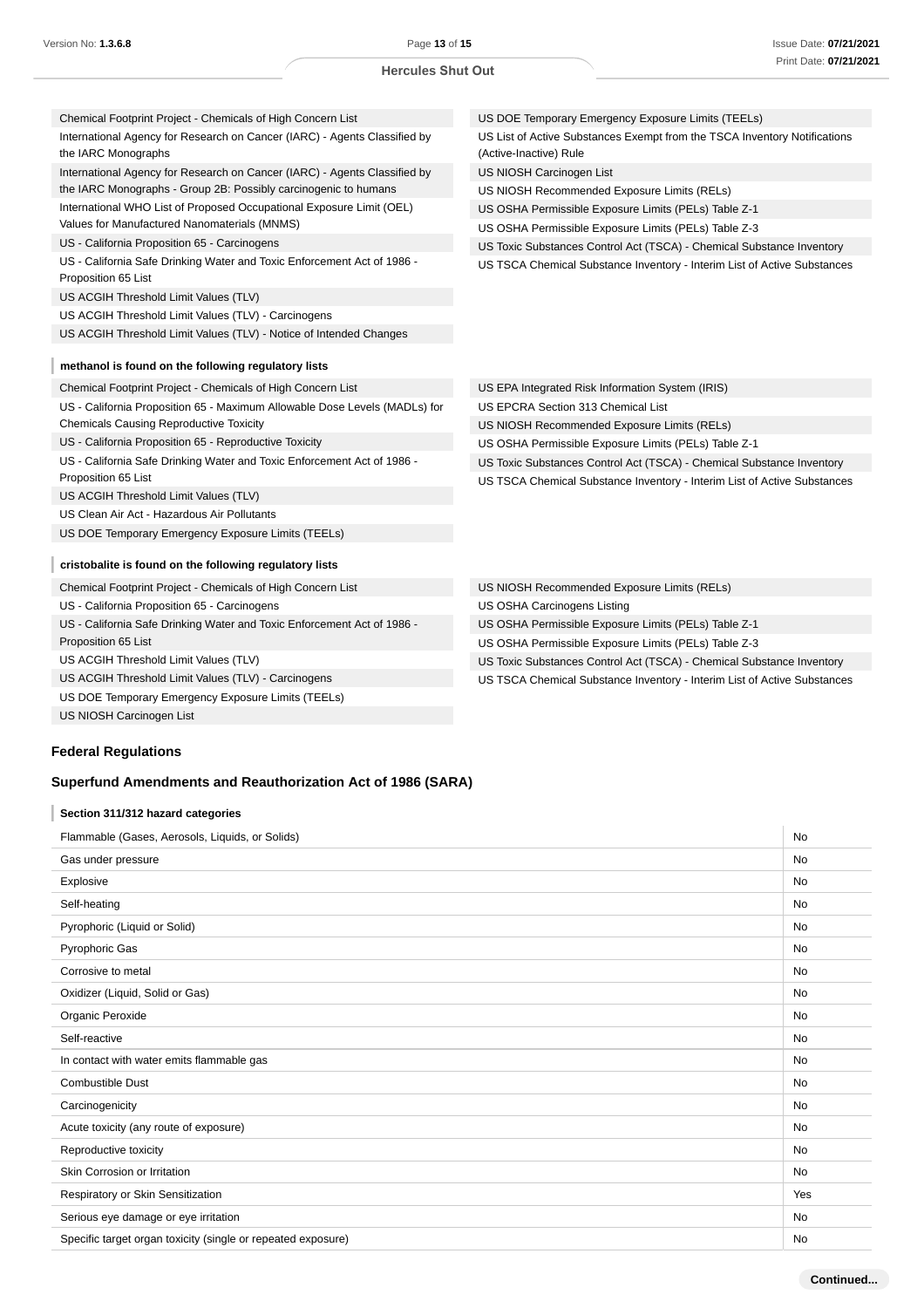| Aspiration Hazard                | No |
|----------------------------------|----|
| Germ cell mutagenicity           | No |
| Simple Asphyxiant                | No |
| Hazards Not Otherwise Classified | No |

#### **US. EPA CERCLA Hazardous Substances and Reportable Quantities (40 CFR 302.4)**

| <b>Name</b> | <b>Reportable Quantity in Pounds (Ib)</b> | <b>Reportable Quantity in kg</b> |
|-------------|-------------------------------------------|----------------------------------|
| methanol    | 5000                                      | 2270                             |

#### **State Regulations**

#### **US. California Proposition 65**

WARNING: This product can expose you to chemicals including silica, crystalline, which is known to the State of California to cause cancer, and methanol, which is known to the State of California to cause birth defects or other reproductive harm. For more information, go to www.P65Warnings.ca.gov.

#### **National Inventory Status**

| <b>National Inventory</b> | <b>Status</b>                                                                                                                                                                                                    |
|---------------------------|------------------------------------------------------------------------------------------------------------------------------------------------------------------------------------------------------------------|
| USA - TSCA                | Yes                                                                                                                                                                                                              |
| Legend:                   | $Yes = All CAS$ declared ingredients are on the inventory<br>$No = One$ or more of the CAS listed ingredients are not on the inventory and are not exempt from listing (see specific ingredients<br>in brackets) |

#### **SECTION 16 Other information**

| <b>Doviejo</b><br>Date | nnn.                 |
|------------------------|----------------------|
| ה+פר<br><br>,,,,,      | $\sim$<br>$\sqrt{2}$ |

#### **Other information**

The SDS is a Hazard Communication tool and should be used to assist in the Risk Assessment. Many factors determine whether the reported Hazards are Risks in the workplace or other settings. Risks may be determined by reference to Exposures Scenarios. Scale of use, frequency of use and current or available engineering controls must be considered.

#### **Definitions and abbreviations**

PC-TWA: Permissible Concentration-Time Weighted Average PC-STEL: Permissible Concentration-Short Term Exposure Limit IARC: International Agency for Research on Cancer ACGIH: American Conference of Governmental Industrial Hygienists STEL: Short Term Exposure Limit TEEL: Temporary Emergency Exposure Limit。 IDLH: Immediately Dangerous to Life or Health Concentrations ES: Exposure Standard OSF: Odour Safety Factor NOAEL :No Observed Adverse Effect Level LOAEL: Lowest Observed Adverse Effect Level TLV: Threshold Limit Value LOD: Limit Of Detection OTV: Odour Threshold Value BCF: BioConcentration Factors BEI: Biological Exposure Index AIIC: Australian Inventory of Industrial Chemicals DSL: Domestic Substances List NDSL: Non-Domestic Substances List IECSC: Inventory of Existing Chemical Substance in China EINECS: European INventory of Existing Commercial chemical Substances ELINCS: European List of Notified Chemical Substances NLP: No-Longer Polymers ENCS: Existing and New Chemical Substances Inventory KECI: Korea Existing Chemicals Inventory NZIoC: New Zealand Inventory of Chemicals PICCS: Philippine Inventory of Chemicals and Chemical Substances